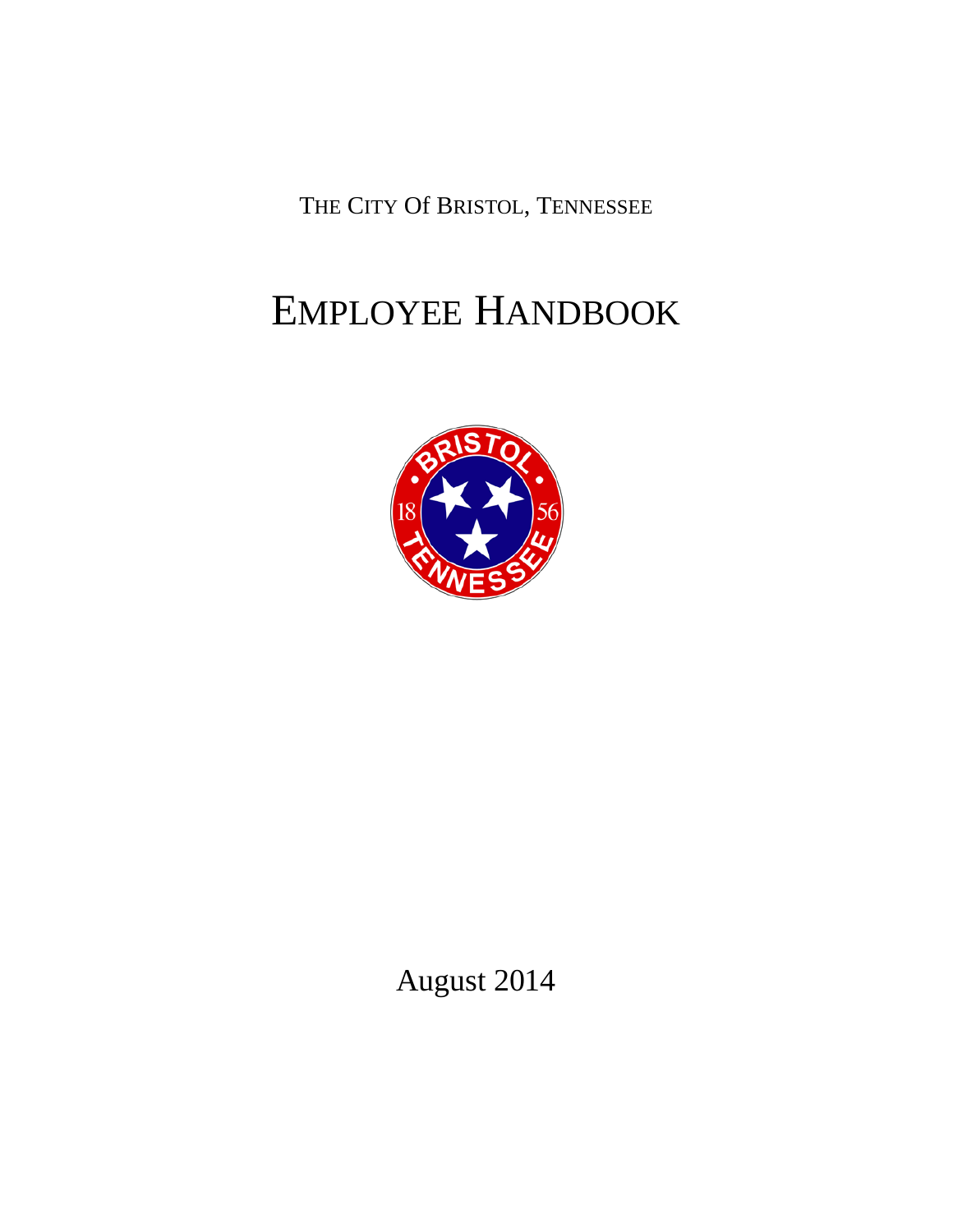# **Welcome from the City Manager**

<span id="page-1-0"></span>Welcome to the City of Bristol Tennessee. We believe that you have a significant contribution to make to our organization – an organization comprised of talented and dedicated employees providing the finest in municipal services to our citizens and visitors.

Our goal is to make your employment experience positive, safe and productive.

To help you understand the rules and practices as an employee, this manual has been developed. We hope that the *Employee Handbook* answers the questions that you have. Should you require further clarification, please do not hesitate to contact your supervisor or the Human Resources Department. They are there to help.

Please accept my personal best wishes for your success and satisfaction at the City of Bristol.

Very truly yours,

Statt 2. Some

William L. Sorah City Manager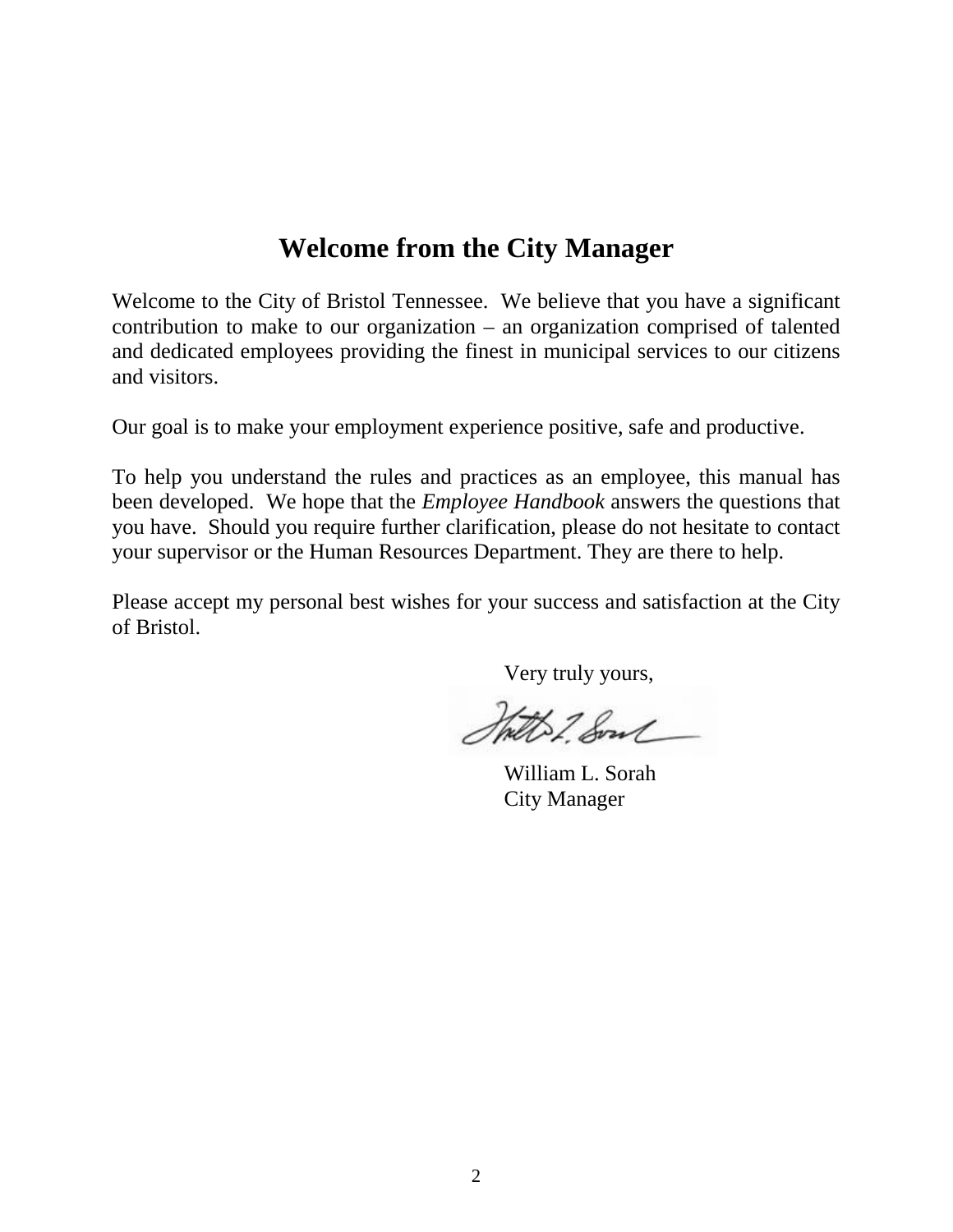# **City of Bristol, Tennessee Organizational Chart**

<span id="page-2-0"></span>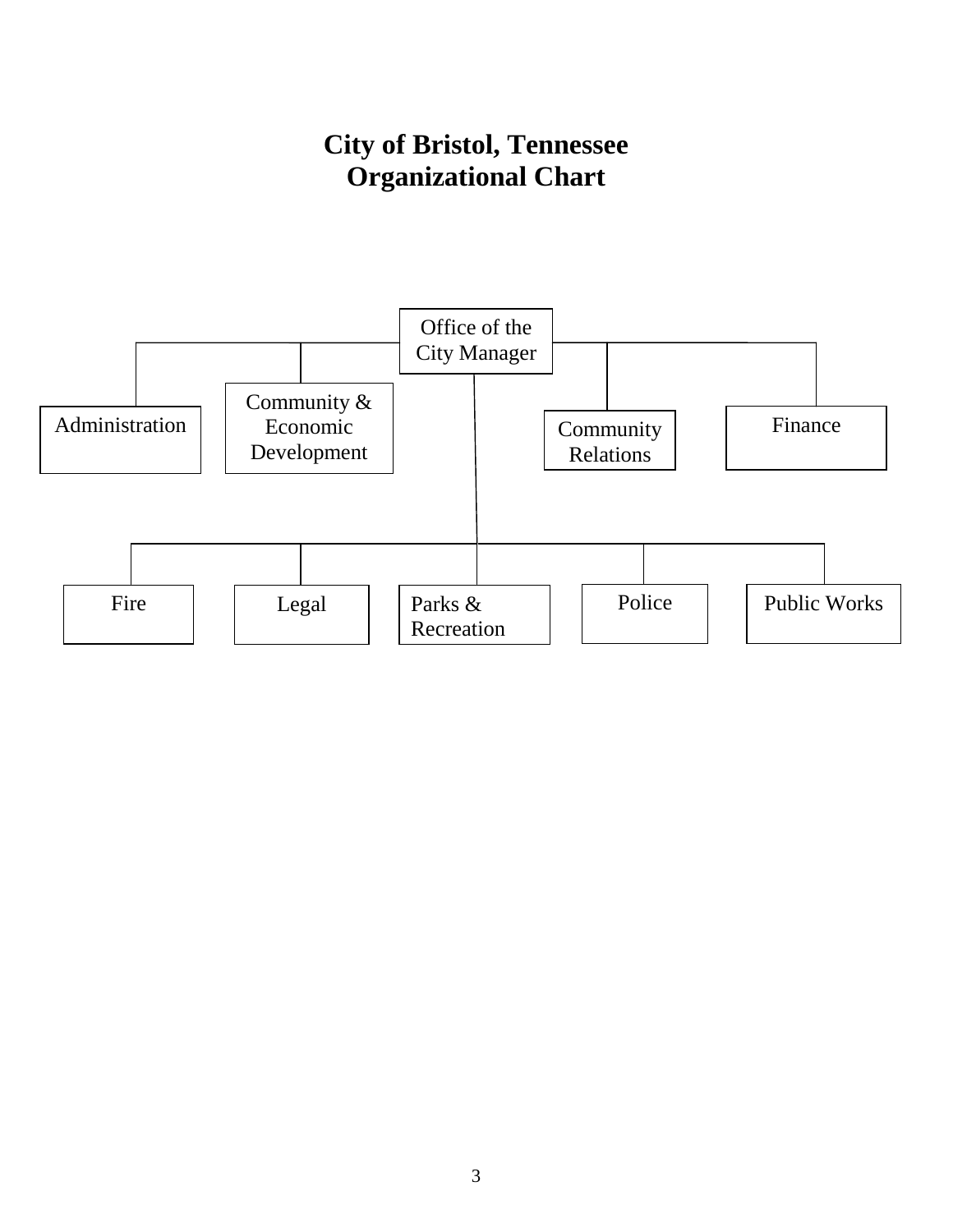# **TABLE OF CONTENTS**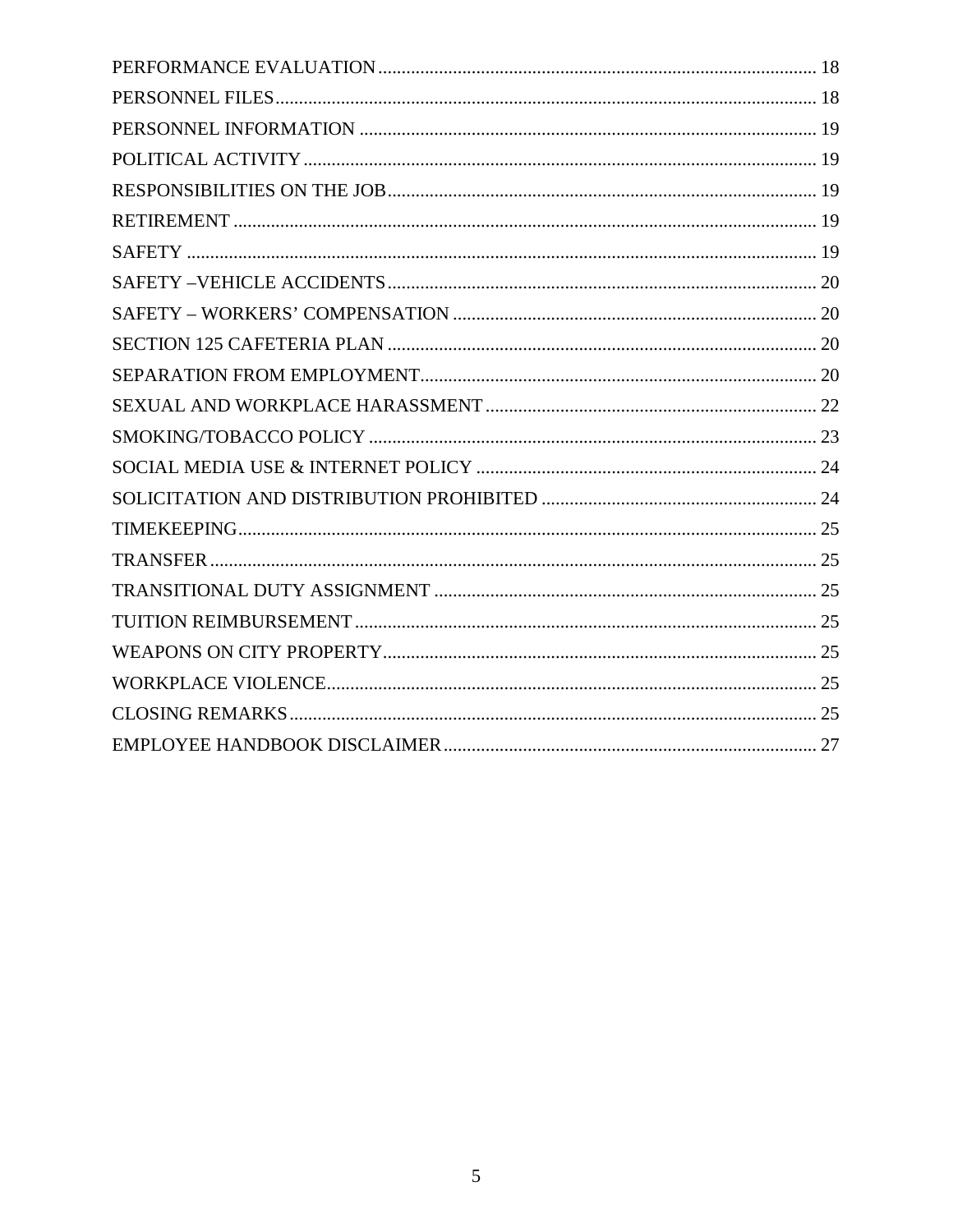# **City of Bristol, Tennessee Employee Handbook**

#### <span id="page-5-0"></span>**Purpose**

The purpose of the *Employee Handbook* is to provide you with an overview of City policies, practices and expectations. It is intended to familiarize you with important information about the City, as well as provide guidelines in an effort to foster a safe and healthy work environment. Please understand that this booklet only highlights City policies, practices, and benefits for your personal understanding and cannot, therefore, be construed as a legal document. It is intended to provide general information about the policies, benefits, and regulations governing the employees of the City and does not create an expressed or implied contract.

The guidelines presented in this handbook are not intended to be a substitute for sound management, judgment, and discretion. It is obviously not possible to anticipate every situation that may arise in the workplace or to provide information that answers every possible question. In addition, circumstances will undoubtedly require that policies, practices, and benefits described in this handbook change from time to time. Accordingly, the City reserves the right to modify, supplement, rescind, or revise any provision of this handbook from time to time as it deems necessary or appropriate in its sole discretion with or without notice to you.

#### <span id="page-5-1"></span>**Employment-At-Will Policy**

Employees with the City are employed, voluntarily, for an indefinite period of time. The employee may resign at will, with or without cause, at any time. Likewise, the City may terminate an employee at will, with or without cause, at any time in accordance with and not in violation of state and federal law. The City does not have employment contracts, oral or written, expressed or implied. No written or oral representation by the city management, supervisors or employees is intended to create a contract of employment. No employment practice of the City shall be construed or is intended to create a contract of employment.

#### <span id="page-5-2"></span>**Equal Employment Opportunity**

It is the policy of the City to provide equal employment opportunity to all employees and applicants for employment and not to discriminate on any basis prohibited by law, including race, color, sex, age, religion, national origin, disability, marital status or veteran status. It is our intent and desire that equal employment opportunities will be provided in employment, recruitment, selection, compensation, benefits, promotion, demotion, layoff, termination and all other terms and conditions of employment. In the appointment, promotion or evaluation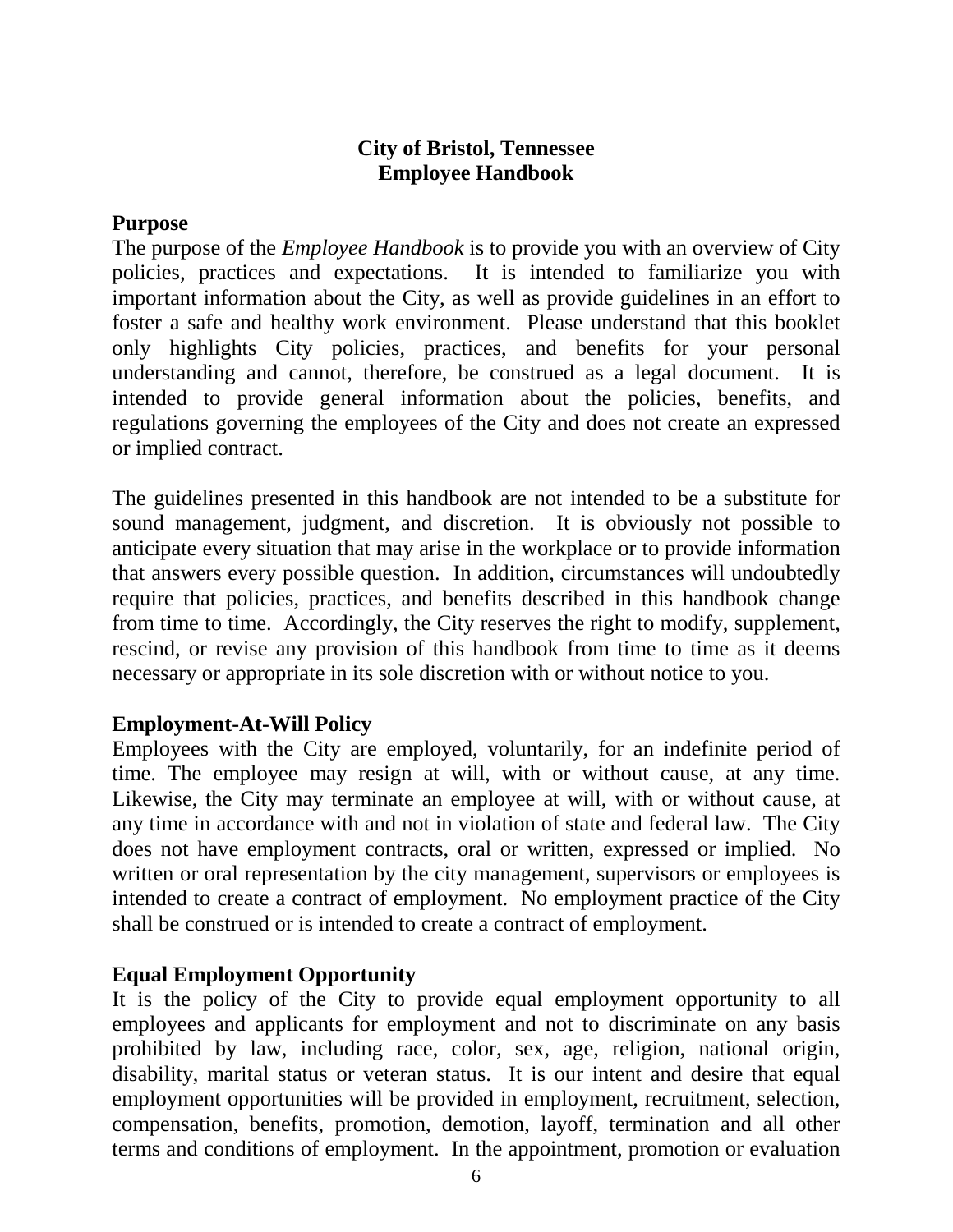of employees, and in recommendations for increases or reductions in compensation, there shall be no discrimination for or against any person because of race, color, national origin, religion, sex, age, disability, and veteran status. The employment practices of the City shall comply with all applicable provisions of state and federal law. Further, these practices must be applied in an objective and consistent manner.

# <span id="page-6-0"></span>**Attendance**

Employees are required to report to work on time and as scheduled. When an employee misses work, is late, or must leave early, he or she shall discuss, prior to the absence, the matter with his or her supervisor. The City recognizes that some absences are legitimate and do not support the issuance of corrective action. An employee who fails to report to work for two (2) consecutive working days without contacting a supervisor will be considered a de facto resignation in the absence of extenuating circumstances.

# <span id="page-6-1"></span>**Bulletin Boards**

The City provides bulletin boards to convey information about city, state and federal laws. Other City or work related information may be posted on bulletin boards i.e., career opportunity bulletins, employee training schedules, internal City memorandums, etc. Employees are prohibited from posting non-City related or unauthorized information on City bulletin boards.

#### <span id="page-6-2"></span>**Cellular Telephone Use**

City-issued cellular telephones and other wireless personal communications devices are intended for and expected to be used for City business only. An employee is expected to exercise reasonable discretion in the use of City-issued devices. An employee may carry a personal cellular telephone while at work, provided, however, that the employee makes or answers personal calls only during breaks and meal periods. Friends and families should be made aware of this policy. The use of text-messaging, instant messaging, video messaging and/or accessing social networks for personal and work-related use is prohibited, except in limited circumstances with a legitimate business purpose. An employee may be held responsible for any costs incurred by the City for excessive use of a wireless communications device.

#### <span id="page-6-3"></span>**Compensation**

<span id="page-6-4"></span>Salary and wage rate adjustments will be based upon an employee's performance and behavior. Such adjustments, if approved, are generally effective in July of the new fiscal year.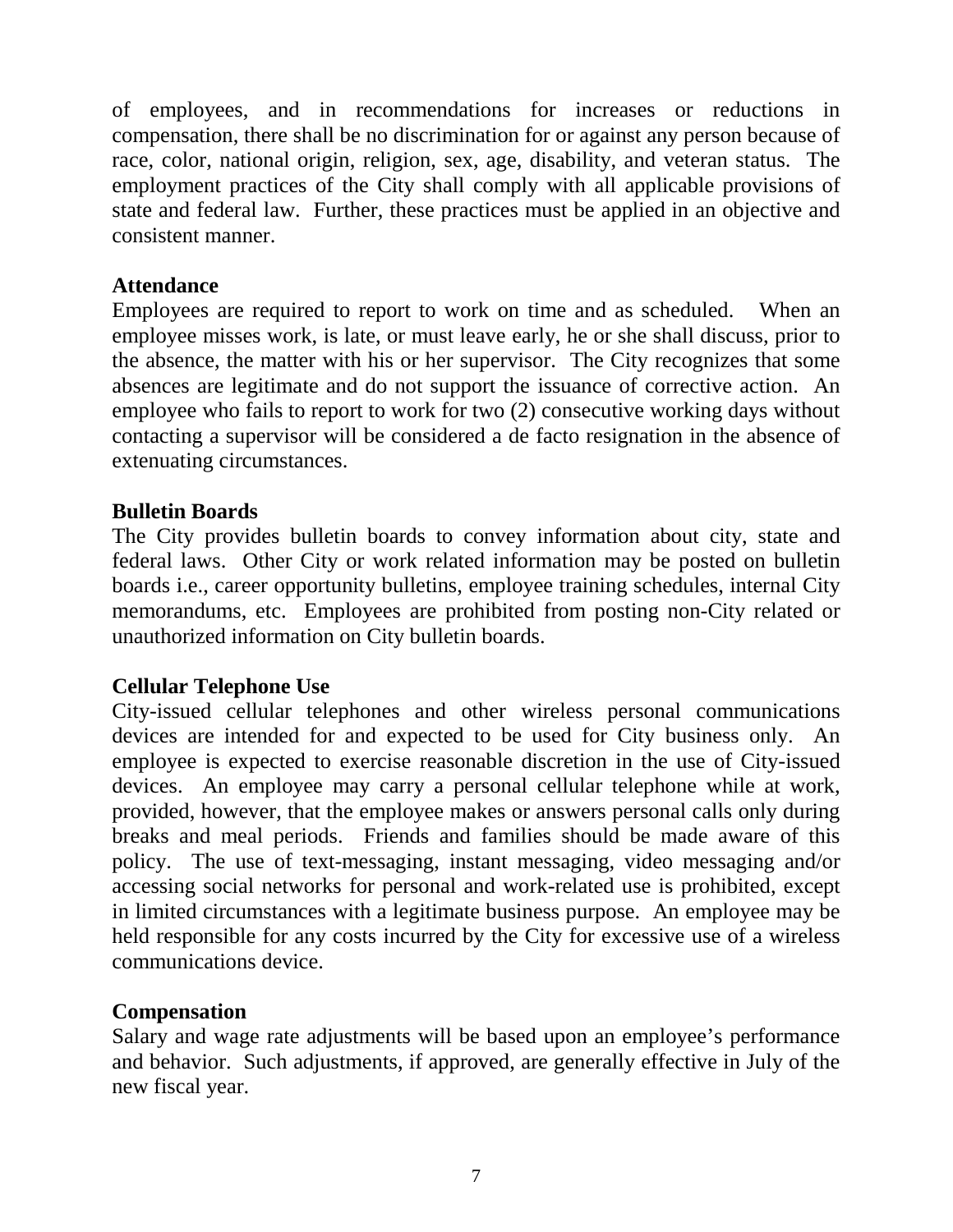# **Computer, Email and Internet**

The City shall provide certain employees with a computer, connection to the global internet and to electronic mail ("email") to facilitate their official work. Effective use by these employees should facilitate communications, access to and the sharing of information, and increase productivity. The employee shall act in a responsible, professional and prudent manner when using computer, email and internet. Such use shall not bring discredit to the City nor be used for personal gain, monetary or otherwise. Improper use shall include, but is not limited to: violation of copyright or licensing laws; not safeguarding City information; unnecessary or excessive downloading of software, pictures, wallpaper, calendars, etc. for personal use or pleasure; visiting sexually explicit web sites; viewing sexually explicit materials; excessive activity unrelated to job responsibilities; performing political campaign, religious, fund raising, or public relations activities; conduct which is in violation of the law; engaging in any activity for personal gain or benefit; playing games; opening emails from unknown senders; connecting a personally owned computer, peripheral, or software to the City's computing or network system.

*Note: Most information stored on City computers, including an employee's email correspondence, is a public record which is subject to public inspection under the Tennessee Public Records Law.* 

# <span id="page-7-0"></span>**Conflict Resolution**

The City is committed to providing employees an effective and responsive conflict resolution and grievance process.

Conflict resolution process: Conflict resolution is an informal process whereby an employee discusses his/her employment concern with their supervisor(s), other management staff, or the city manager in order to reach a mutual understanding or solution. This process is used to deal with concerns other than those for which the grievance process is available. The conflict resolution process is available to all employees and can be instituted by an employee by verbal request to his or her supervisor. It is the expectation that supervisors and employees make every effort to resolve employment concerns promptly as they arise. The conflict resolution process shall be used:

- (1)When an employee believes that a violation, misinterpretation or misapplication of the City's policies, rules, regulations, ordinances or administrative orders has occurred; or
- (2)When an employee believes that a work-related issue, condition or concern is inequitable, unfair, unreasonable, or unsafe as set forth in the established practices, policies, rules, regulations, ordinances or administrative orders of the City.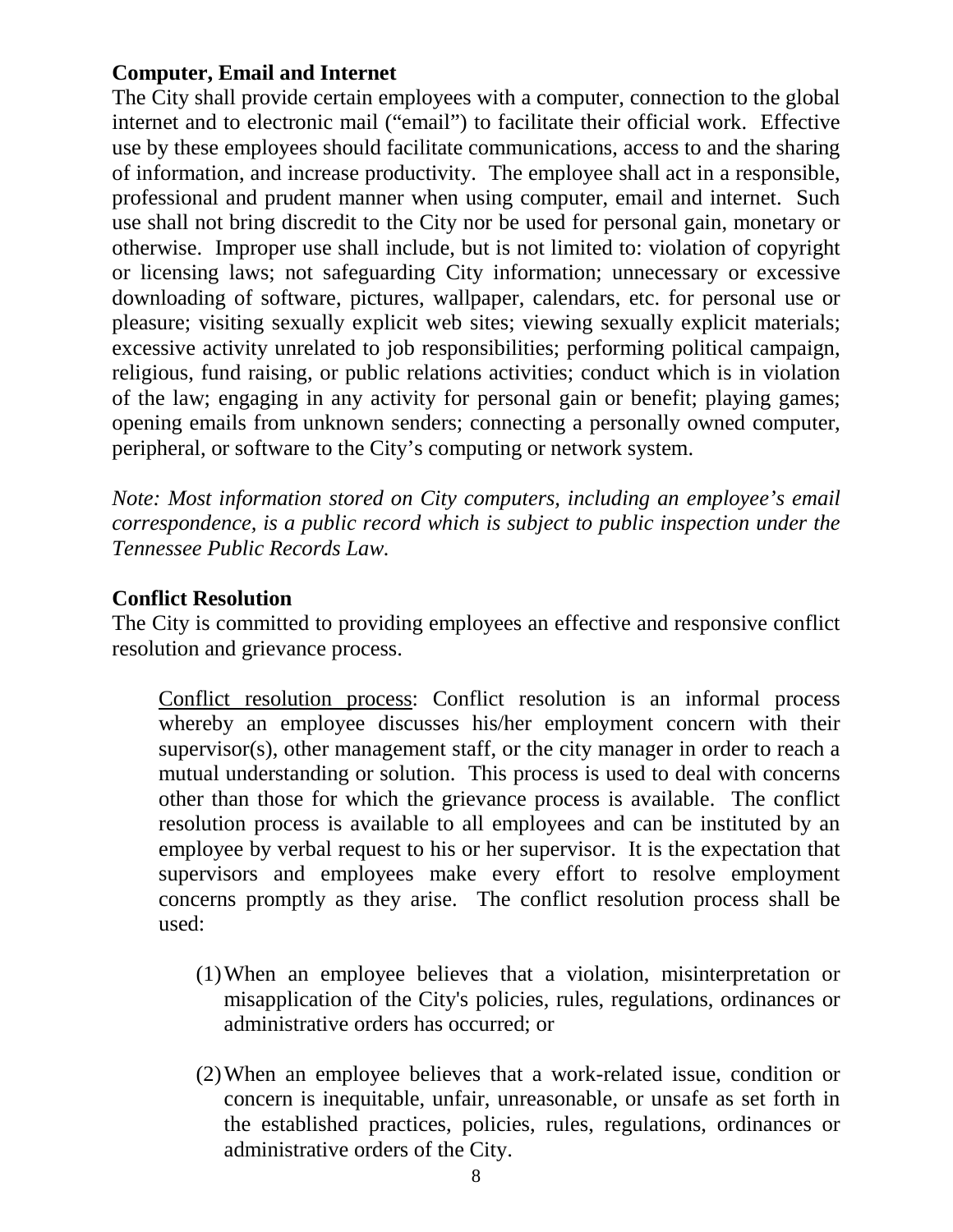Grievance process: A full-time employee not satisfied with a suspension without pay, demotion, or dismissal may have the city manager review such disciplinary action.

- (1)Such review must be requested in written form within five (5) calendar days from the date that the employee is notified of the disciplinary action.
- (2)The city manager shall meet with the employee, review the written documents and supporting evidence, and consult with whatever other sources deemed appropriate. The city manager shall present his decision, in writing, to the employee as soon as practicable.

The decision of the city manager shall be final and binding on all parties.

# <span id="page-8-0"></span>**Deferred Compensation – 457 Plan**

The City makes available the opportunity for employees to supplement their retirement benefits. Employees may enroll and make contributions through payroll deduction to a tax-deferred savings plan for retirement. The City doesn't contribute to this plan. For more information about a Deferred Compensation plan, contact the Human Resources Department.

#### <span id="page-8-1"></span>**Dental Insurance**

The City offers dental insurance coverage to full-time employees and retirees. For more information about dental insurance options, contact the Human Resources Department.

#### <span id="page-8-2"></span>**Disability**

The City offers long-term disability to employees that become disabled more than 180 days. For more information about disability insurance options, contact the Human Resources Department.

#### <span id="page-8-3"></span>**Disciplinary Action**

Whenever an employee's performance, attitude, work skills and habits, or conduct fall below a desirable level or are in violation of policies, work rules or procedures, the employee shall be informed of such performance deficiency or violation and may be disciplined based on the seriousness of the infraction or performance, or the pattern of violations, infractions or performance. Discipline may include any of a combination and in no specified order of the following actions:

- (1) Oral reprimand.
- (2) Written reprimand.
- (3) Reduction in pay.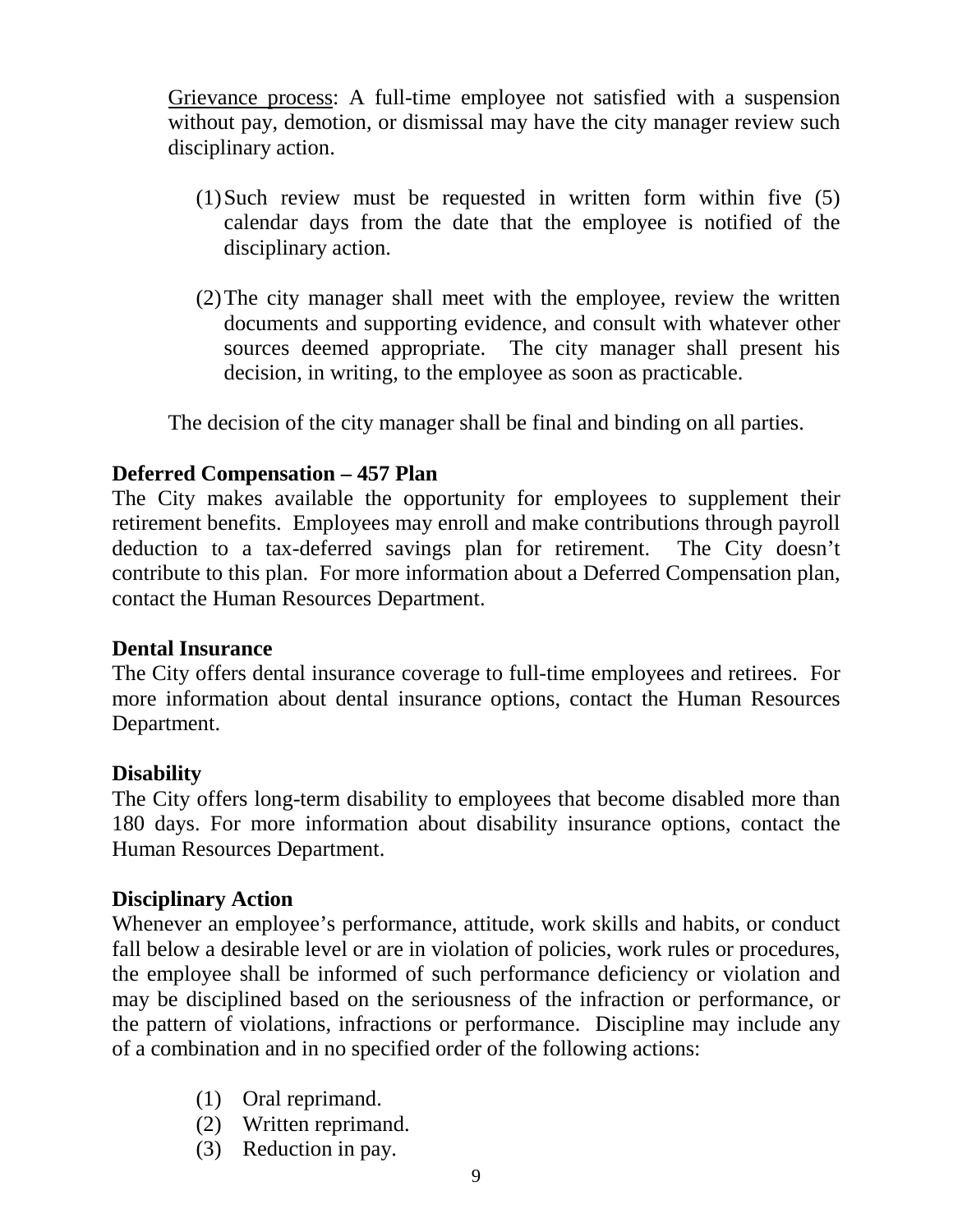- (4) Suspension without pay.
- (5) Demotion.
- (6) Dismissal.

A pre-disciplinary meeting shall be held with any full-time employee prior to taking disciplinary action resulting in a suspension without pay, demotion, or dismissal. The employee shall be advised of the charge and tentative disciplinary action to be taken. The employee shall be given the opportunity to refute the charge leading to the proposed discipline, to provide information to mitigate the severity of the discipline to be taken, or to accept the discipline. An employee not satisfied with the resulting suspension without pay, demotion, or dismissal may utilize the grievance process.

# <span id="page-9-0"></span>**Dress, Uniform and Appearance**

The City seeks to present a positive and professional appearance through its employees. Employees are expected to be clean through proper personal hygiene at all times and wear proper attire or uniforms in a manner appropriate for their jobs. Employees are responsible for their dress, uniform and appearance.

# <span id="page-9-1"></span>**Drug and Alcohol Free Workplace**

The City is committed to maintaining the safety and health of its employees and to protect the public from risks which result from employee drug or alcohol induced behavior. The City shall conduct drug and alcohol tests to eliminate any substance abuse (alcohol, illegal drugs, prescription drugs or any other substance which could impair an employee's ability to safely and effectively perform the functions of the particular job) which increases the potential for accidents, absenteeism, substandard performance, poor employee morale or damage to the City's reputation. Employees are prohibited from the use, possession and sale of drugs, alcohol or any other controlled substance on City property or in City vehicles. Employees must be free from drug or alcohol dependence, illegal drug use, or drug/alcohol abuse while on duty. The City is a Drug-Free Workplace employer.

# <span id="page-9-2"></span>**Employee Appointments**

Full-time - an employee that works a minimum of forty (40) hours per workweek and is hired with an indefinite ending date. A full-time employee is eligible for all benefits of employment.

Part-time – an employee that works less than forty  $(40)$  hours per workweek. This appointment may be continuous or non-continuous in nature. A part-time employee is not eligible for benefits.

Temporary/Seasonal – an employee who works full-time or part-time, for a definite and temporary period of time. A temporary/seasonal employee is not eligible for benefits.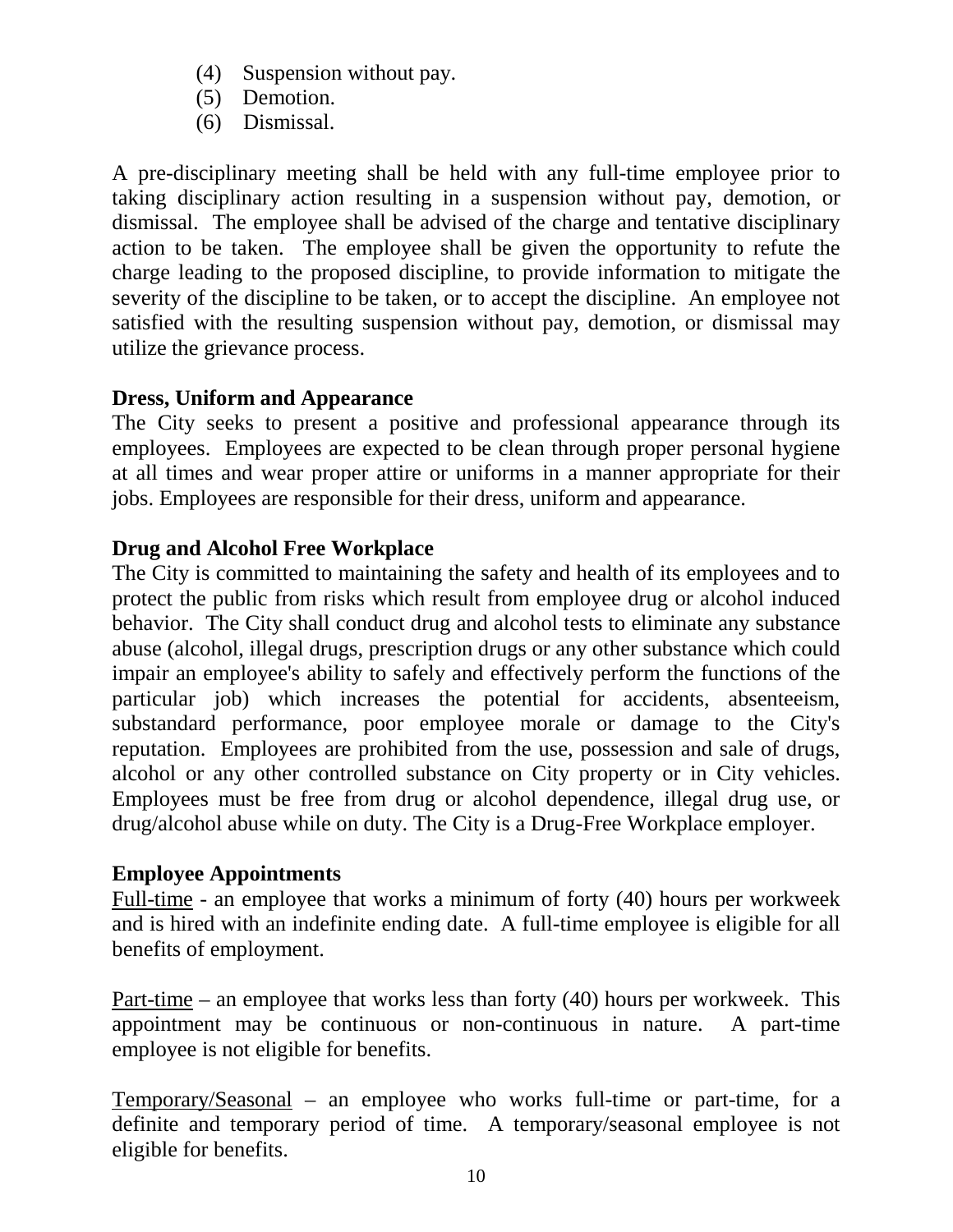## <span id="page-10-0"></span>**Employee Assistance Program (EAP)**

The City provides and maintains an accessible, voluntary and confidential EAP to assist full-time employees and eligible family members in resolving a variety of difficult personal issues. The City will provide up to six (6) visits at no cost to the employee. An employee may contact the City's EAP Coordinator directly at 423- 302-33480 in Johnson City. For further details, please contact your supervisor or the Human Resources Department.

# **Employee Fitness Center**

The City provides access to an Employee Fitness Center free of charge. For details, please contact the Human Resources Department.

# <span id="page-10-1"></span>**Employee Privacy**

Most employment records maintained by the City are open for public inspection under state law. The City will protect information in those records which is confidential under the law. The City may inspect City owned property, including lockers, desks, storage containers and vehicles, at any time. Such inspections may be made for safety purposes, or to prevent illegal or prohibited items or substances, or for any other reason.

#### <span id="page-10-2"></span>**Employee References**

All requests for references on former employees by new prospective employers are to be referred to Human Resources for response. No employee outside the Human Resources Department has the authority to respond to any request for references, as it could lead to liability for the City if incorrect and improper information is provided. Human Resources will only provide dates of employment, job title, and hourly rate.

#### <span id="page-10-3"></span>**Gift Acceptance**

No employee shall accept any gift, gratuity, service, or favor offered that would lead toward favoritism, tend to influence the employee in the discharge of his or her duties, or give the appearance of favoritism or impropriety to a disinterested third party of ordinary sensibilities. Employees are required to refuse any gift or favor that may reasonably be interpreted to be offered to influence a municipal decision or act. For further details about the City's gift acceptance policy, see your supervisor.

#### <span id="page-10-4"></span>**Health Insurance**

The City offers health insurance coverage to eligible full-time employees. All eligibility and coverage requirements are subject to the provisions contained in City's benefits plan document. For more information about health insurance options, contact the Human Resources Department.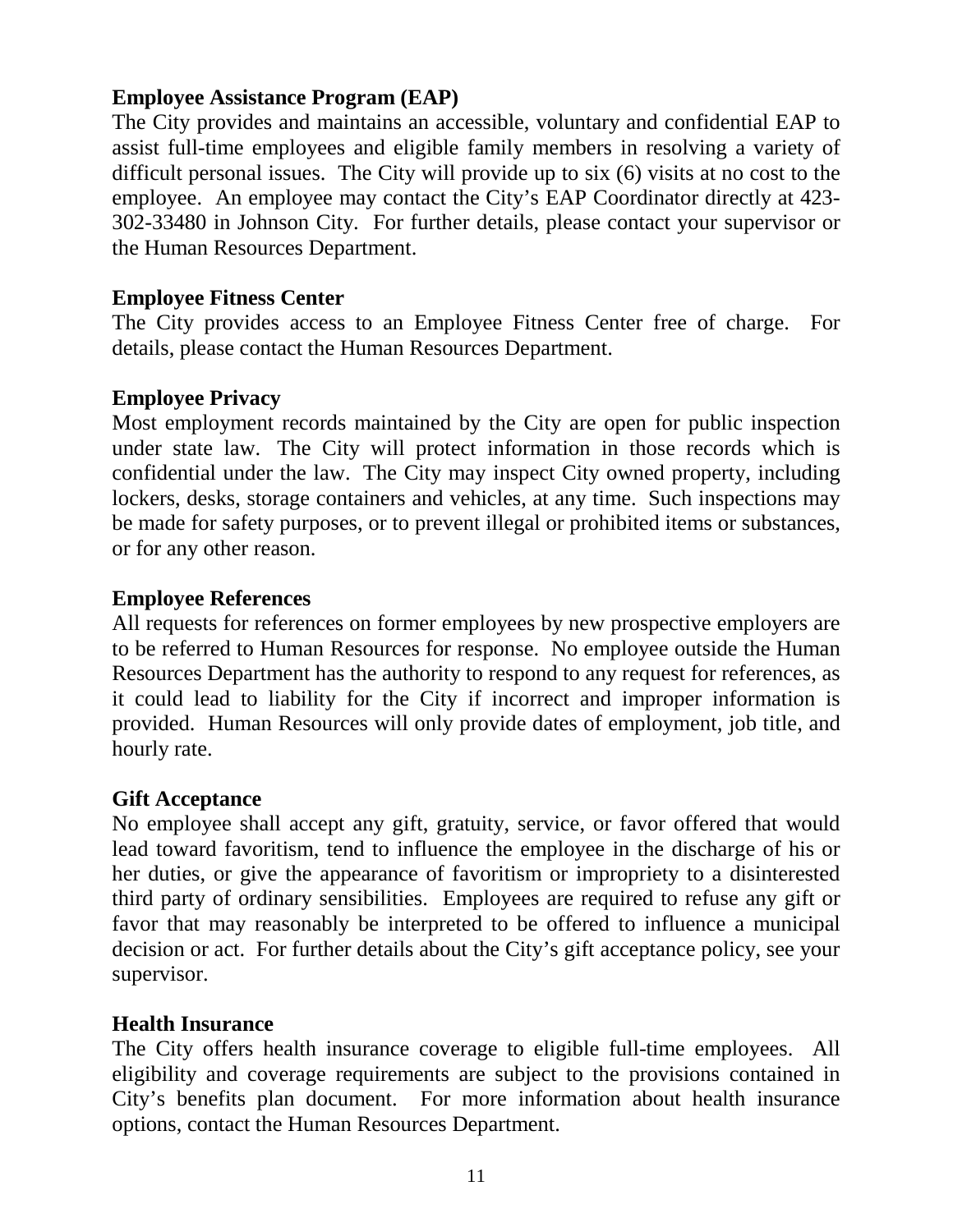# <span id="page-11-0"></span>**Hours of Work**

The number of hours an employee is required to be on duty each day, week or month shall, as far as practical, be uniform for all full-time employees in similar classes and departments. The normal work period shall be formally established and available to each full-time employee. The formal schedule shall meet the requirements of the applicable law. Employees will be advised of changes to the normal work schedule as soon as practicable. In accordance with applicable law, work schedules and pay periods shall be established by the city manager.

#### <span id="page-11-1"></span>**Leave of Absence**

The City has the following leaves of absences, when properly requested:

#### Bereavement Leave

Three (3) consecutive days' paid leave will be granted to an employee to attend any funeral or memorial service in the event of the death of an immediate family member. Immediate family is defined as an employee's spouse, child, parent, parent-in-law, brother, sister, brother-in-law, sister-in-law, grandparent and grandchild. One (1) day is allowed for the death of any other relative. After using bereavement leave, an employee may use, with approval, compensatory time off, vacation leave, or leave without pay in this order.

Family and Medical Leave (FML) – Maximum of twelve (12) weeks for FML and Qualifying Exigency or twenty-six (26) weeks of military caregiver leave. FML may be paid or unpaid leave. To be eligible, an employee must have worked 1,250 hours during the past twelve (12) months. Employees must provide the City thirty (30) days advance notice before FML is to begin or as soon as practicable. FML shall apply concurrently with the State's Maternity/Paternity Leave when applicable and will run concurrently with Workers' Compensation leave. All employees must submit a completed Fitness for Duty Certification Form to Human Resources prior to returning to work. Employees shall contact Human Resources to obtain an application for family or medical leave.

#### Holiday Leave

The following holidays shall be observed:

| New Year's Day                  | January 1                        |
|---------------------------------|----------------------------------|
| Dr. Martin Luther King, Jr. Day | Third Monday in January          |
| Good Friday                     | Friday before Easter             |
| <b>Memorial Day</b>             | Last Monday in May               |
| <b>Independence Day</b>         | July 4                           |
| Labor Day                       | <b>First Monday in September</b> |
| <b>Thanksgiving Day</b>         | Fourth Thursday in November      |
| Friday after Thanksgiving Day   | Friday after Thanksgiving Day    |
| <b>Christmas Companion Day</b>  | December 24 or 26                |
|                                 |                                  |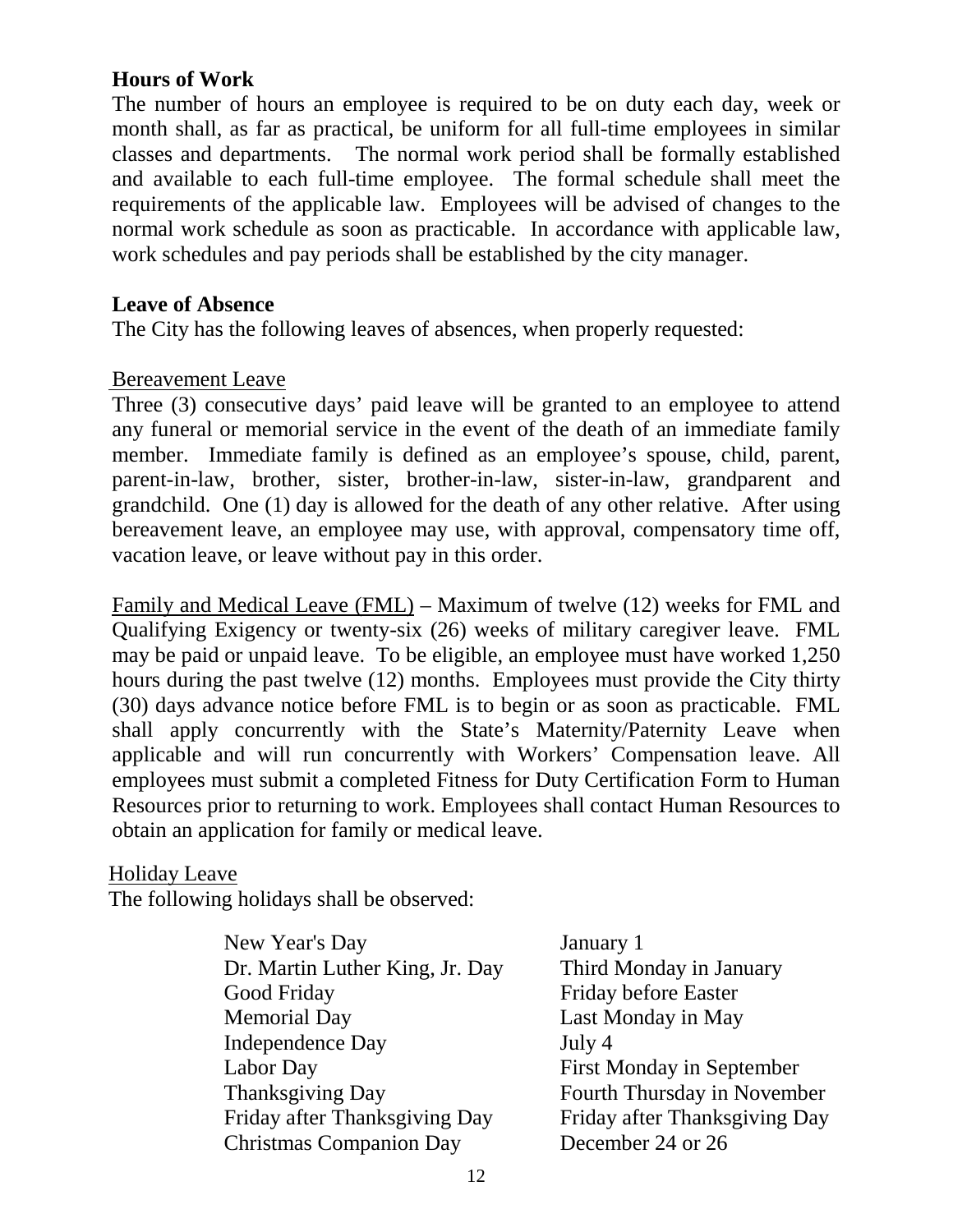| Christmas Day           | December 25   |
|-------------------------|---------------|
| <b>Floating Holiday</b> | As determined |

The city manager shall determine the date on which the Christmas companion day is observed by the closing of City offices. The floating holiday may be observed on any scheduled workday agreeable to the employee and supervisor in consideration of employee preference and City operational requirements, and must be taken within each calendar year or be forfeited. To be eligible to receive the floating holiday, an employee must have completed six (6) months of employment.

A full-time employee may observe other religious holidays and charge such time away from work in the following order: compensatory time off, floating holiday, vacation, or leave without pay.

Holiday benefits are forfeited in the case of: (1) An unauthorized leave of absence without pay for a work day immediately prior to, or following, the holiday; or  $(2)$ an unauthorized absence when scheduled to work on a holiday.

Jury or Court Leave - An employee who receives a summons for jury duty, or who receives a subpoena to testify in a matter which arose as a direct result of employment with the City, should immediately inform his or her supervisor. The employee will be granted leave for as long as the employee's attendance is required by the court. The employee will be compensated at regular City pay and may retain any other pay received for such court service.

Maternity/Paternity Leave – Maximum of sixteen (16) weeks when eligible. Family and Medical Leave eligibility and notification provisions apply. See FML on page 12 for additional information.

#### Military Leave

An employee who is a member of the National Guard or any other reserve component of the U.S. Armed Forces is entitled to leave of absence for time they serve in the military service, in summer camp, or field training exercises in accordance with the provisions of applicable state and federal laws. Military orders or a statement from a proper military authority, which requires military duty, will be submitted as soon as available.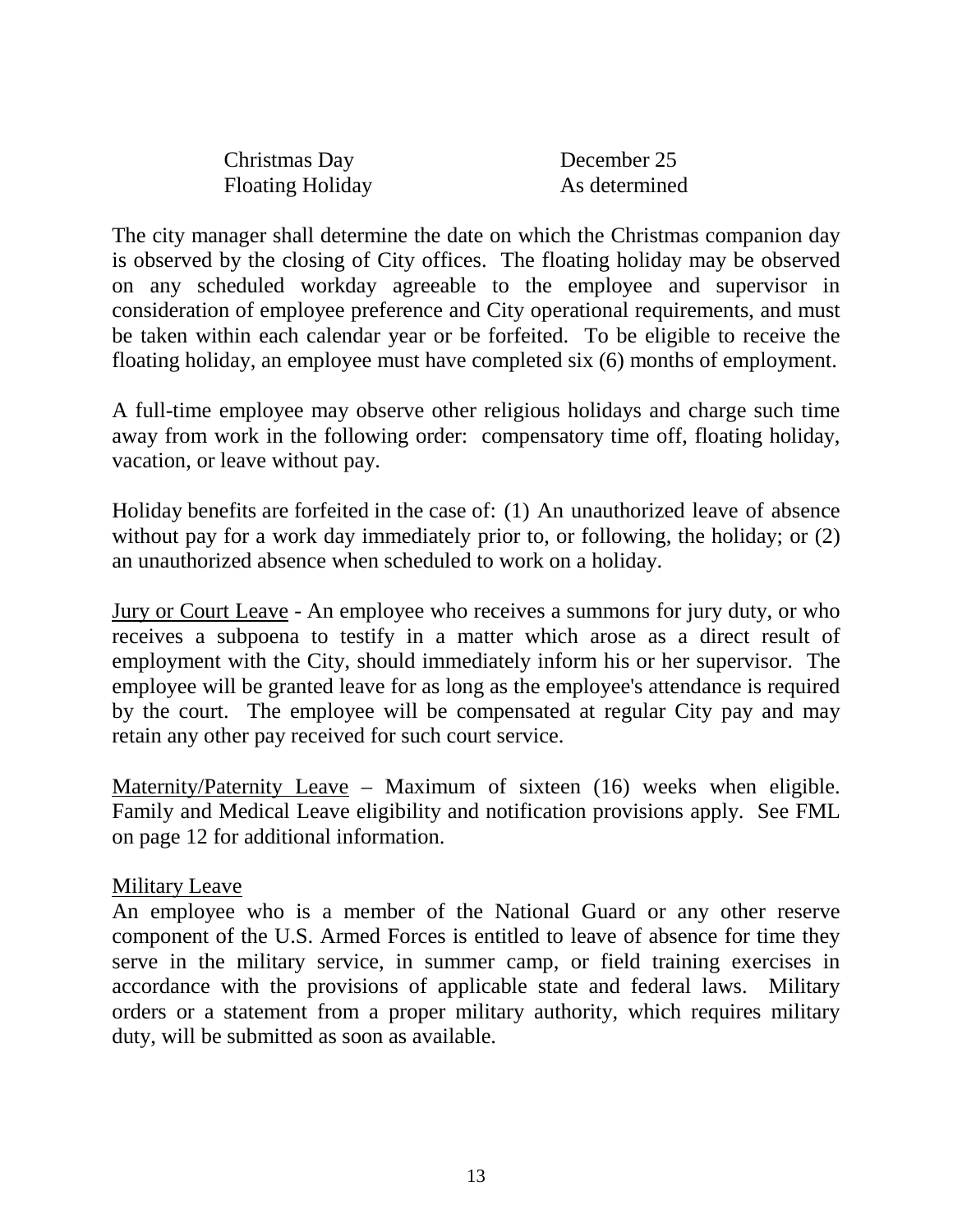# Leave without pay

- (1)A full-time employee may be granted leave without pay for a period not to exceed one (1) year for temporary sickness, disability or other good and sufficient reasons. Such leave shall require the prior approval of the city manager with the verification that all forms of paid leave have been exhausted. At the end of one (1) year on leave without pay, the employee's employment status will be terminated if said employee fails to return to duty.
- (2)The City will continue to pay its portion of the insurance premiums during the leave without pay up to four (4) pay periods. After four (4) pay periods of leave without pay, the employee shall pay 100% of the insurance premium. The employee shall make arrangements for premium payments and any other benefit allowances in advance.
- (3)An employee will not accrue service credit, sick leave, vacation leave, or be eligible for pay increases while on approved leave without pay.

#### Vacation

Full-time employees shall accrue vacation leave based on the following schedule:

|                          |          | Fire Shift Employees            |
|--------------------------|----------|---------------------------------|
| <b>Completed Service</b> |          | Hours per Month Hours per Month |
|                          |          |                                 |
| 0 through 5 years        | 7 hours  | $10.5$ hours                    |
| 6 through 10 years       | 9 hours  | 13.5 hours                      |
| 11 through 15 years      | 11 hours | 16.5 hours                      |
| $16+$ years              | 14 hours | 21 hours                        |

The above schedule and credits are for uninterrupted service computed from the most recent date of employment unless otherwise approved.

An employee shall accrue vacation leave from the date of employment, but shall not be entitled to take vacation during the first six (6) months of employment, unless otherwise approved.

An employee who commences work prior to the  $16<sup>th</sup>$  day of the month will accrue one (1) month's vacation leave for that month.

An employee whose service terminates on or after the  $16<sup>th</sup>$  day of the month will accrue one (1) month's vacation leave for that month.

Vacation leave may be taken as accrued with the approval of the department head who shall schedule vacations so as to meet the operational requirements of the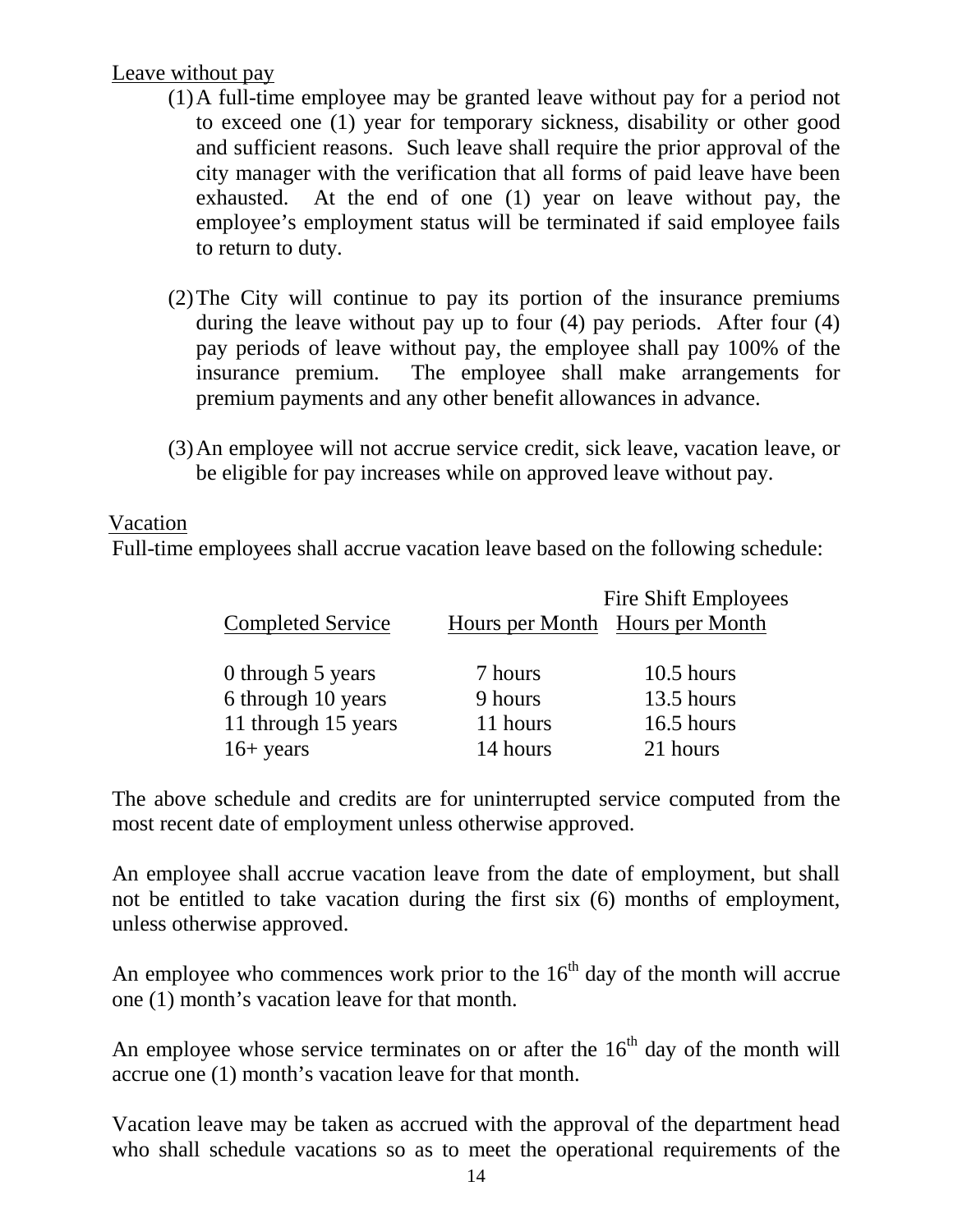department. Vacation leave must be taken in a minimum of one hour (1) increments.

Employees hired prior to January 1, 2002, may accrue a maximum of 320 hours of vacation leave. Employees hired after January 1, 2002, may accrue a maximum of 240 hours of vacation leave. Annually, employees whose total accrued vacation hours exceed the maximum accrual limit shall have the excess hours transferred to the employee's sick leave. Supervisors are expected to program work so as to allow employees an opportunity to take their accrued vacation.

An employee resigning voluntarily with at least one (1) year of service, who has given a written notice of a minimum of fourteen (14) days of such resignation, will receive all vacation credit accrued as of the date of resignation. An employee who fails to provide such notice will have his accrued vacation reduced by an equivalent number of hours for each day not worked, unless otherwise approved.

Sickness while on vacation leave shall not be modified to any other paid leave status.

#### Sick Leave

Sick leave is a privilege granted by the City and an employee may be required to substantiate the necessity for its use, and may be required to provide a physician's clearance before a return to work is allowed following an absence due to illness. Advance notice is required unless emergency or unforeseeable situations arise.

Full-time employees working a forty (40) hour workweek shall accrue eight (8) hours of sick leave per month and full-time employees working a fifty-six (56) hour workweek shall accrue 11.25 hours of sick leave per month.

- (1)Accumulated sick leave can be used for the following: serious health condition or illness or injury to self; to care for the employee's spouse, son, daughter or parent who has an illness or injury; to care for the employee's child after birth, or placement for adoption or foster care; for incapacity due to pregnancy, prenatal medical care or child birth.
- (2)An employee is eligible to use paid sick leave after six (6) months of employment, unless otherwise consulted with Human Resources and approved by the city manager.
- (3)Compensatory time off, if any, must be used before using accrued sick leave. An employee will be required to use any accrued vacation leave when both compensatory time off and sick leave has been exhausted.
- (4)Sick leave can only be taken in a minimum of one hour (1) increments.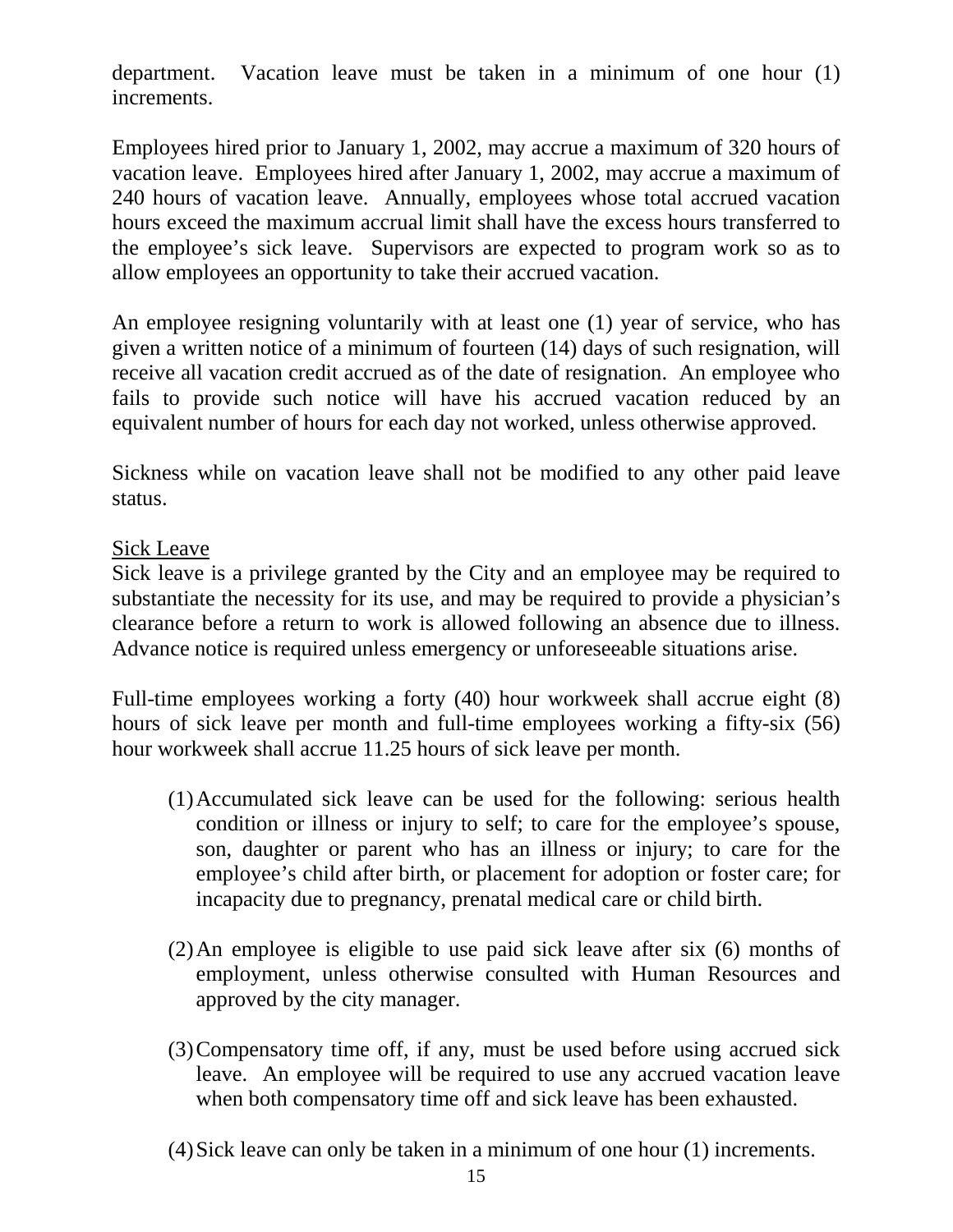- (5)An employee may use sick leave after a resignation notice is accepted provided such use is approved.
- (6)An employee shall not be paid for any accrued sick leave upon leaving City employment.
- (7)When sick leave has been exhausted, vacation may be used to provide paid time off.

Voting Leave - An employee will be entitled to leave work without loss of pay for a reasonable period of time, not to exceed three (3) hours, necessary to vote during the time the polls are open in the county where the employee resides. The City may specify the time the employee may be absent. Any request to be absent from work to vote shall be made to the employee's supervisor before twelve o'clock (12:00) noon of the day before the election. Voting time shall not be counted as working time for overtime compensation.

#### <span id="page-15-1"></span>**Leave Sharing**

An employee is allowed to voluntarily "donate" accumulated annual vacation leave time to other employees who have exhausted all leave resources and are faced with leave without pay status due to special needs. Special needs may include, but not limited to: temporary medical disability of the employee, temporary medical disability of a member of the employee's family to a medical facility for treatment; or absence from work to perform a humanitarian gesture such as organ, plasma or blood donations on behalf of another individual. For further details about the City's leave sharing policy, see your supervisor.

#### <span id="page-15-0"></span>**Life Insurance**

The City provides life insurance benefits to full-time employees for their beneficiaries. The benefit amount is equal to one times the employee salary with a minimum of \$20,000 and a maximum of \$50,000. Employees with twenty-five (25) years of service are eligible for retiree life insurance benefits of \$10,000 for their beneficiaries. Dependent life insurance is available for a full-time employee's spouse and children.

<span id="page-15-2"></span>Voluntary life insurance is offered to full-time employees and their families. The cost of the coverage is determined by the age of the employee and the amount of coverage chosen. The city does not pay any portion of the premium for this voluntary benefit.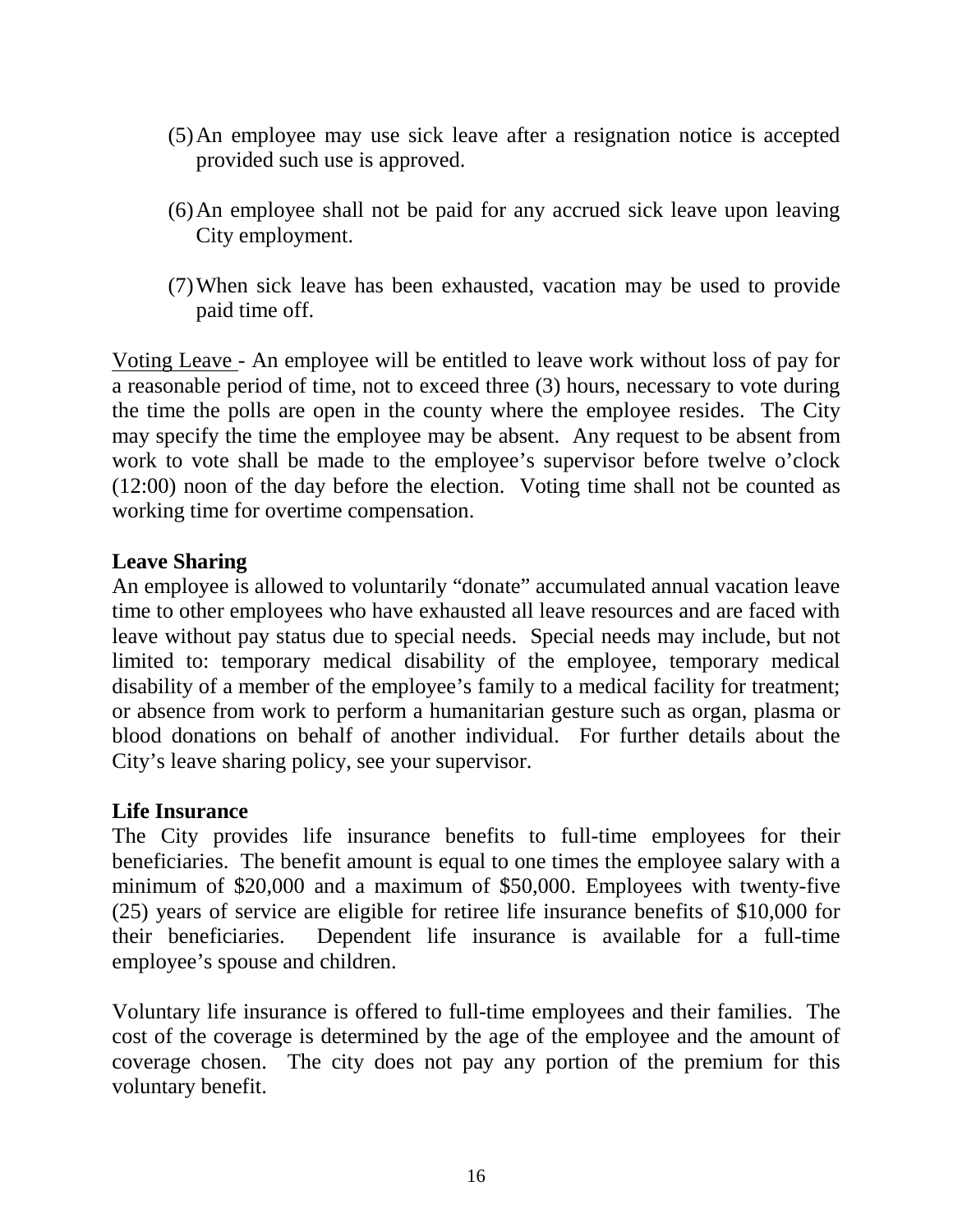# **Meal Periods and Rest Breaks**

To the extent practical, meal periods will be uniform for employees in similar job positions and shall not be less than thirty (30) minutes in duration. If an employee chooses not to take advantage of rest breaks, this time may not be accumulated and added to lunch period or any type of leave. Rest breaks are permitted up to twenty minutes and may be taken all at once or at different times with the approval of the supervisor. Rest breaks may not be used to alter arrival or departure time or used in conjunction with the meal period.

## <span id="page-16-0"></span>**Nepotism**

No two employees who are relatives shall be placed within the same line of supervision. This policy may preclude employees from future promotion opportunities if such promotion would place relatives within the same line of supervision, or where favoritism or an unsound employment condition may occur.

This policy applies to promotions, demotions, transfers, reinstatements, and new appointments.

"Relative" means, for nepotism purposes, a spouse, parent, parent-in-law, child, brother, sister, grandparent, grandchild, son-in-law, brother-in-law, daughter-inlaw, sister-in-law, stepbrother, stepsister, half-brother, half-sister, or other family member who resides in the same household.

When a violation of this policy results from the marriage of employees, the violation shall be resolved by means of dismissal, resignation or transfer within the City. The City shall advise the employees of each of the alternatives available to remove such violation. Such employees shall be given the opportunity to select among such available alternatives.

An application for employment submitted by a relative of a current employee will not be considered when the position applied for falls within the line of supervision of the related employee. Relatives may only be considered for employment if the current related employee agrees in writing to transfer, resign or retire so as to eliminate any line of supervision of the applicant.

# <span id="page-16-1"></span>**Orientation Period**

All new and recently promoted, demoted and transferred full-time employees shall serve a six (6) or twelve (12) month orientation period. The purpose of the orientation period is to provide the employee and supervisor opportunities to discuss the employment experience separate from the daily work assignments. During this period, the employee will be evaluated and closely monitored for desired attitude, work habits and organizational compliance to ensure the proper candidate selection for the position was made. During the orientation period an employee may be dismissed from employment at any time for any reason without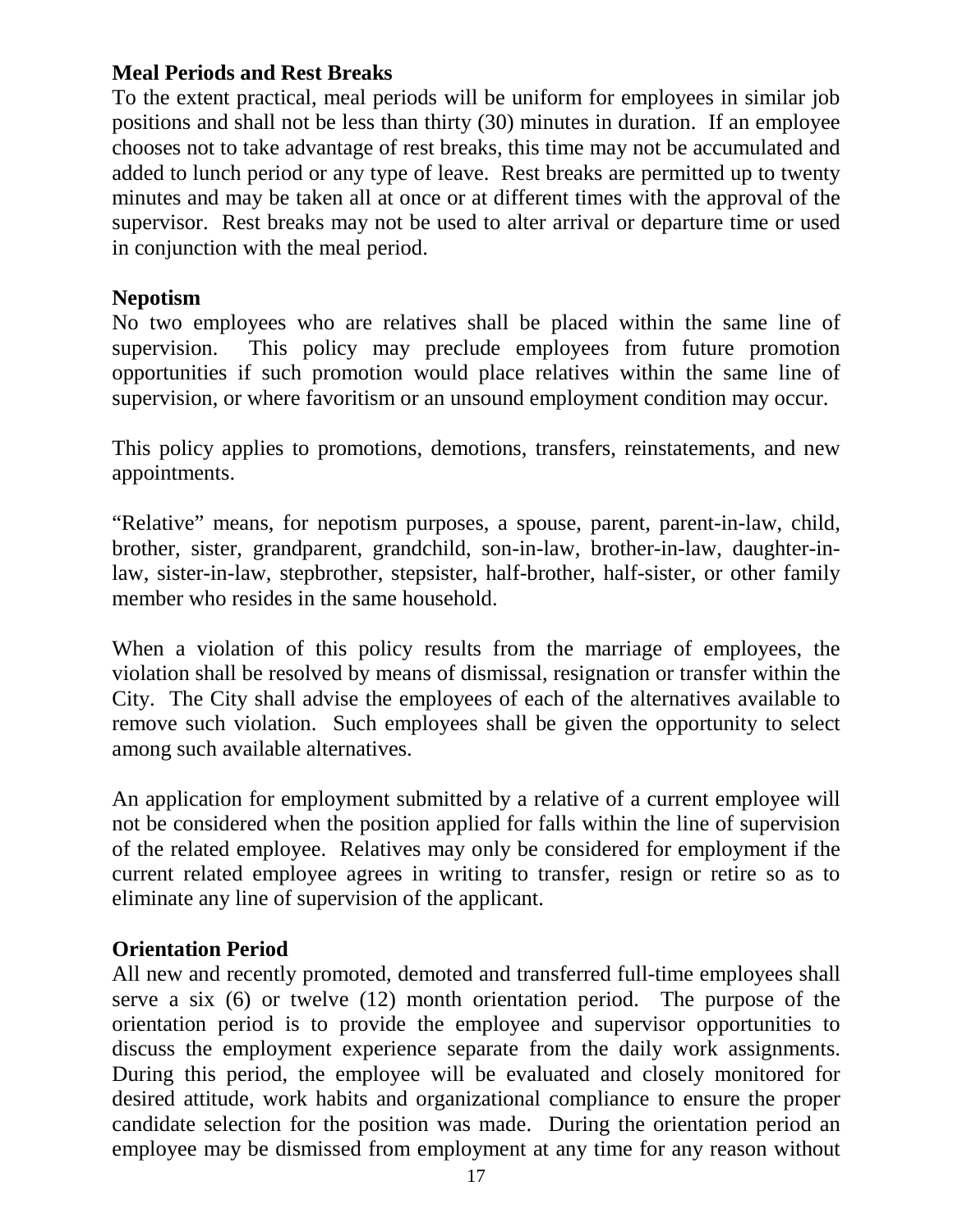the right of appeal to the grievance process. Employees serving an orientation period following promotion or demotion may be removed from the position or from employment for failing to meet the needs and expected performance standards of the new position.

# <span id="page-17-0"></span>**Outside Employment**

The city manager may authorize outside employment. A full-time or part-time employee must receive approval from the city manager prior to engaging in outside employment. Any potential conflict of interest or appearance of impropriety will be considered in the approval process. Forms to request outside employment are available from Department Directors or the Human Resources Department.

# <span id="page-17-1"></span>**Overtime Compensation**

Exempt employees, as defined by applicable state and federal laws, are not eligible for overtime compensation or compensatory time off.

Non-exempt employees are eligible to receive overtime compensation, and at the discretion of the city, compensatory time off in accordance with applicable law. Only hours actually worked, not including vacation, sick leave or voting hours taken, are considered in determining when overtime is due to the employee. In accordance with the Fair Labor Standards Act, at its discretion the City may grant employees compensatory time off in lieu of overtime pay provided it is taken in the same pay period or within two (2) weeks in which the overtime hours are worked. Compensatory time may not be offered in every department of the city.

#### <span id="page-17-2"></span>**Performance Evaluation**

A performance evaluation system has been established based on standards for quality and quantity of work done, the manner in which the service is rendered, faithfulness to duty, and other relevant criteria. The evaluation year is from April 1<sup>st</sup> to March 31<sup>st</sup>. Evaluations shall be shared with each employee but shall be confidential between the employee and management to the fullest extent permitted by law.

#### <span id="page-17-3"></span>**Personnel Files**

The Human Resources Department will retain official employment records and shall determine what records are placed in personnel files. Employee personnel files are the property of the City, and do not belong to the employee. However, upon request, the City will provide employees with copies of performance evaluations and other performance-related documents that the employee has previously received. Personnel files are public records, because the City is a public employer, which are open for public inspection under the Tennessee Public Records Law. Certain types of personal information contained in the personnel files are confidential, and the City will take all steps reasonably necessary to preserve that confidentially.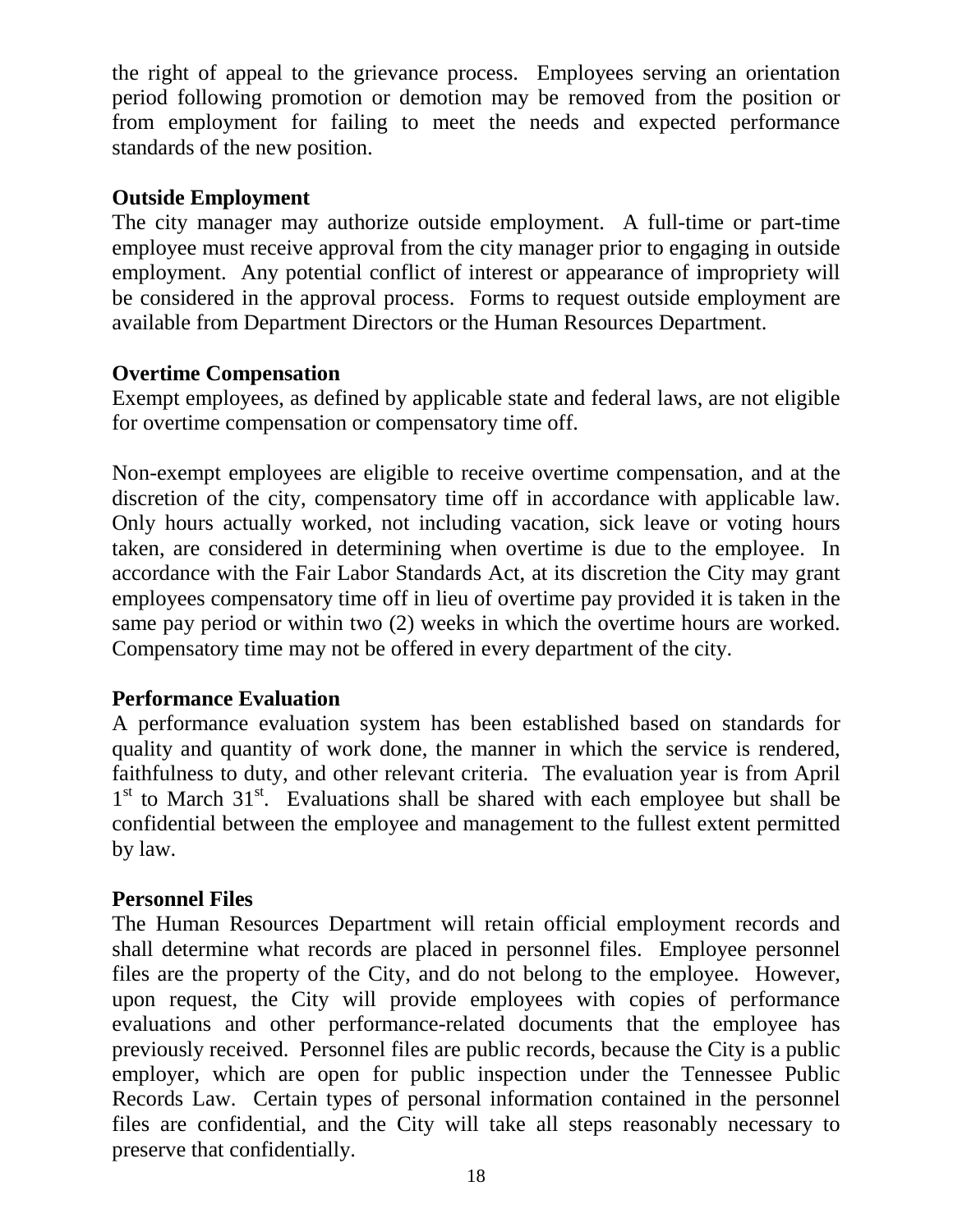# <span id="page-18-0"></span>**Personnel Information**

It is your responsibility to provide current information regarding your address, telephone number, insurance beneficiaries, change in dependents, marital status, direct deposit, etc. Changes in exemptions for tax purposes will only be made upon the receipt of a completed W-4 form. To obtain forms and provide updated personnel information, contact or visit the Human Resources Department.

# <span id="page-18-1"></span>**Political Activity**

An employee shall not participate in political activities while on duty; or use City property, equipment or resources on behalf of, or while participating in, political activities. Notwithstanding the foregoing, an employee shall: have the same right to be a candidate for, and to hold, any federal, state or local political office except for any elected office of the City of Bristol, and have the right to participate in political activities by supporting or opposing political parties, political candidates and petitions to governmental entities.

#### <span id="page-18-2"></span>**Responsibilities on the Job**

It is the responsibility of each employee to fully comply with all City policies, work rules, directives, and procedures; to perform work in a productive and efficient manner; to follow all safety rules and utilize safe working methods; and to maintain positive working relationships with the public, peers, subordinates, and superiors. Employee behavior that is not consistent with these performance expectations and the best interest of the City will be subject to disciplinary action up to and including dismissal.

#### <span id="page-18-3"></span>**Retirement**

The City contributes to each full-time employee's retirement benefits through the Tennessee Consolidated Retirement System (TCRS). A full-time employee who meets the five year vesting requirements is eligible for retirement benefits. Employees hired on or after October 1, 2011, will contribute five percent (5%) of their wages towards their TCRS retirement. Employees working prior to that date will not contribute a percentage of income to the retirement system; however, should an employee leave the city and return after October 1, 2011, he or she will also be subject to a five percent (5%) contribution. For more information about TCRS, contact the City's Human Resources Department or the TCRS.

#### <span id="page-18-4"></span>**Safety**

The City believes in maintaining safe and healthy working conditions for our employees. To achieve our goal of providing a safe workplace, each employee must be safety conscious. All employees are responsible for their personal safety as well as the safety of others. The City has established policies and procedures that provide for a safe and healthy workplace. The City expects each employee to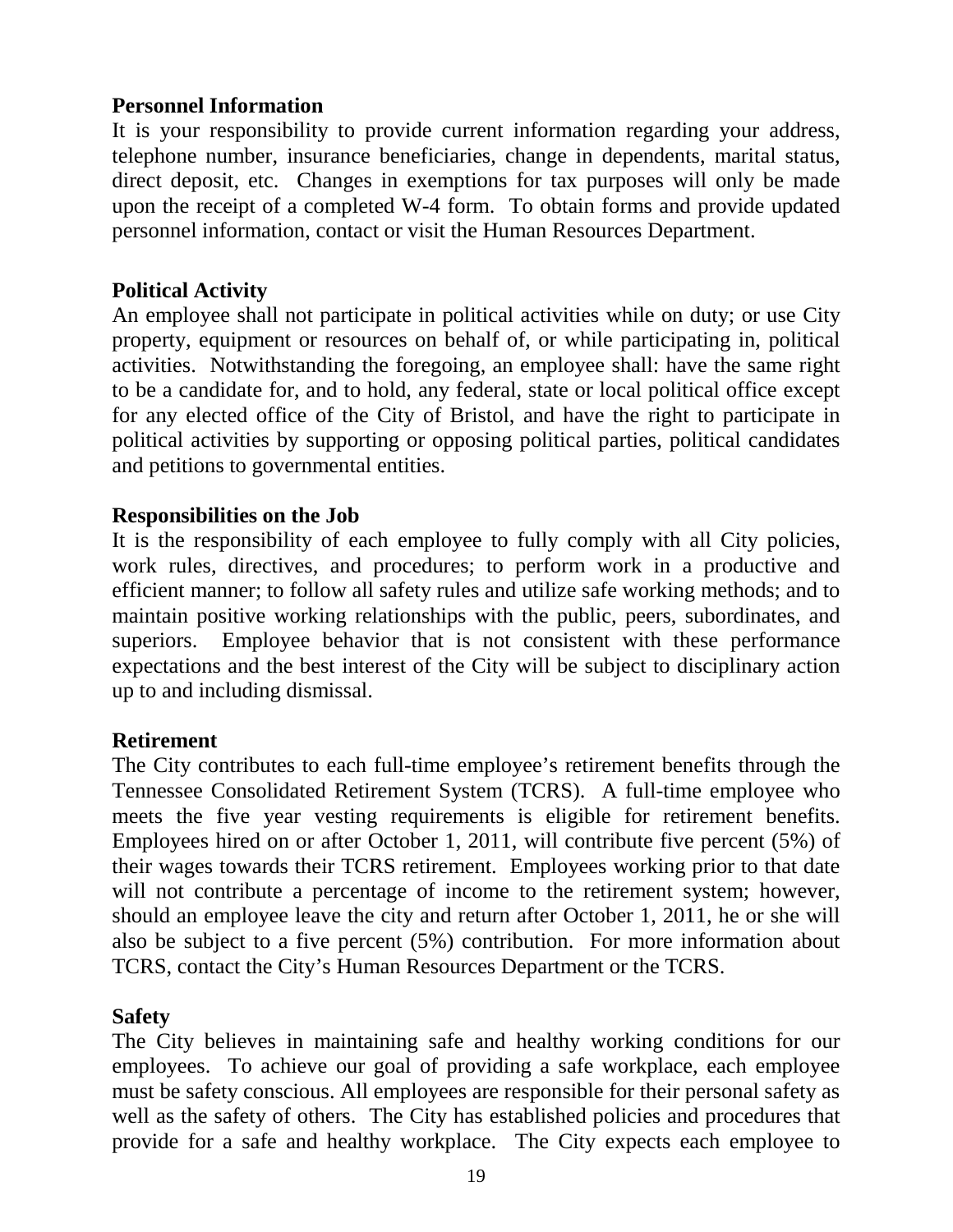follow these policies and procedures, to act safely, and to report unsafe conditions. All accidents, personal or vehicular, shall be reported to his or her supervisor in a timely manner.

# <span id="page-19-0"></span>**Safety –Vehicle Accidents**

Employees involved in accidents with City vehicles shall: not leave the scene of the accident unless injured and transported to a medical facility; stop immediately and do not move the vehicle from the accident scene; use appropriate safety equipment to warn oncoming traffic; aid injured persons by summoning medical assistance; not move the injured persons unless not doing so will threaten the person's safety; contact the appropriate law enforcement official; contact your supervisor immediately; not admit fault to any other driver or to anyone else at the scene; do not give statements to the press or other individuals at the scene; refer insurance questions to Human Resource staff; and under no circumstances should an employee or supervisor obligate the City for payment of a claim.

# <span id="page-19-1"></span>**Safety – Workers' Compensation**

Injuries occurring on the job are to be reported to your supervisor immediately and no longer than twenty-four (24) hours following an incident. Employees shall seek medical treatment from only authorized medical providers as designated on the State of Tennessee Employee's Choice of Physician Form C-42G. All claims shall be submitted to Human Resources to ensure proper notification to the workers' compensation insurance carrier. If any employee or supervisor is unsure about which medical provider to receive treatment from, contact Human Resources. After seeking treatment, employees must provide details of the incident to their supervisor so the proper forms may be completed and submitted to Human Resources.

# <span id="page-19-2"></span>**Section 125 Cafeteria Plan**

A cafeteria plan is a separate written plan maintained by the City for employees that meets the specific requirements and regulations of Section 125 of the Internal Revenue Code. It provides participants an opportunity to receive certain benefits on a pretax basis. For more information about Section 125, contact the Human Resources Department or the IRS.

# <span id="page-19-3"></span>**Separation from Employment**

A separation from employment shall be classified as one of the following:

- Termination: An employee may be terminated at any time from employment by the city manager without cause.
- Resignation: An employee may resign by specifying the effective date to his or her supervisor as far in advance as possible, but not less than two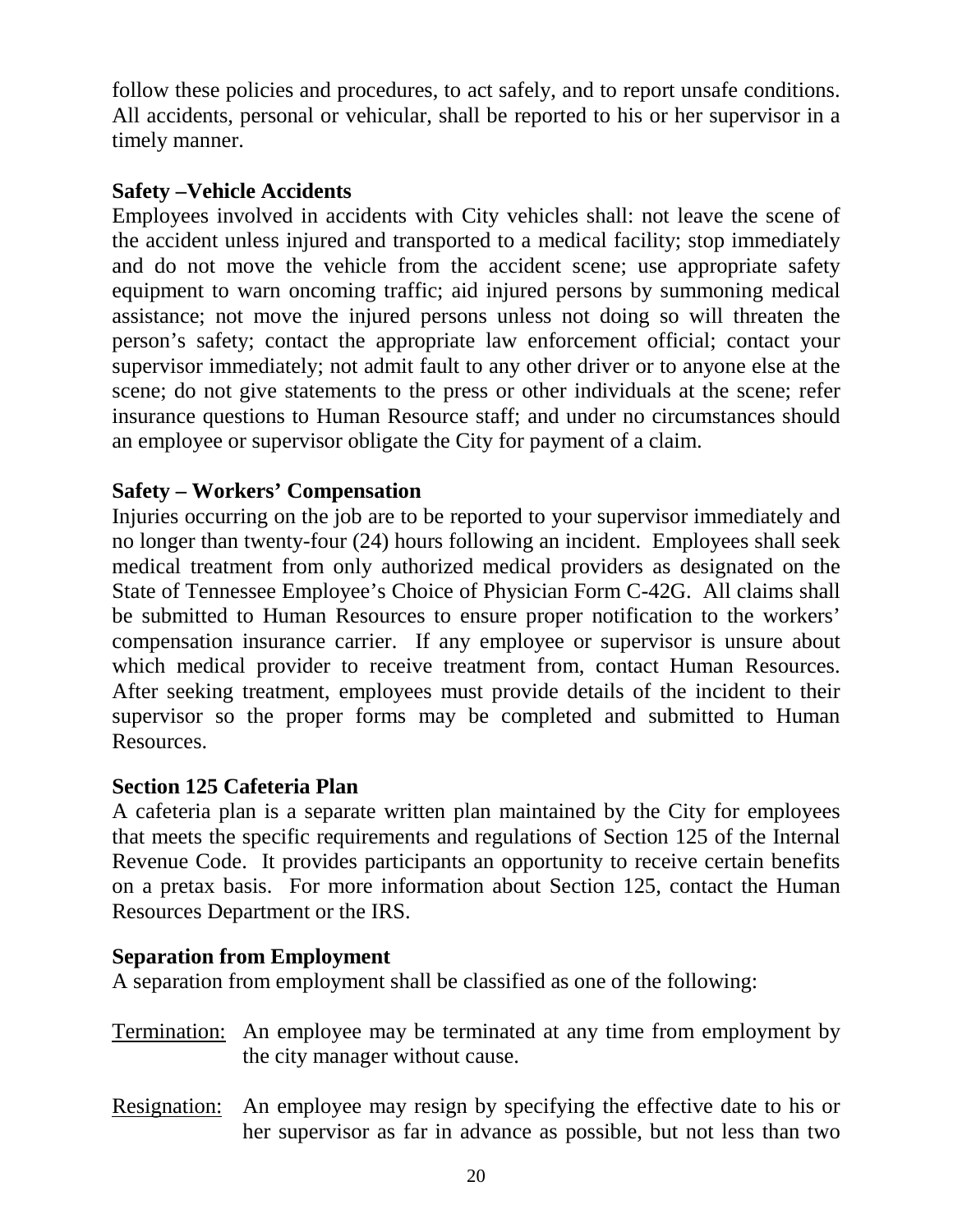(2) weeks. A resignation with an earlier effective date may be accepted if deemed to be in the best interest of the City.

- Retirement: An employee may retire if he or she satisfies the requirements of the Tennessee Consolidated Retirement System.
- Disability: An employee may be separated from employment for disability when he or she is unable to perform the requirements of the job because of a physical or mental impairment. The employee, a legal representative, or the City may initiate a termination for disability. The City may require the employee to undergo an examination to be performed by a physician selected by the City.
- Layoff or Employment Reduction: An employee may be laid off or separated from employment due to lack of work, job consolidation, and elimination or restructuring of a position, or budgetary reason. In such an event, a full-time employee will receive one week of severance pay for each year of service up to a maximum of twelve (12) week's pay; provided that the period of separation exceeds thirty (30) days. Severance pay is in addition to payment for any accumulated vacation leave.
- Dismissal: An employee may be dismissed from employment with cause by the city manager. The reason for such dismissal shall be provided to the employee, which may include, but is not limited to:
	- (1) Violation of the City's code of ethics;
	- (2) Theft or destruction of City property;
	- (3) Incompetence, inefficiency or negligence in the performance of duties or supervisory responsibilities;
	- (4) Insubordination;
	- (5) Lying and dishonesty;
	- (6) Conduct unbecoming a public employee;
	- (7) Failing a drug test;
	- (8) Advocacy of or participation in group tactics which disrupt normal work performance including, but not limited to, walkouts, slow-downs, and other such activities not authorized by law;
	- (9) Conviction of a crime;
	- (10) Unauthorized absences or abuse of leave privileges;
	- (11) Acceptance of any consideration given with the expectation of influencing the employee in performance of the duties;
	- (12) Falsification of records; or
	- (13) Use of official position for personal advantage.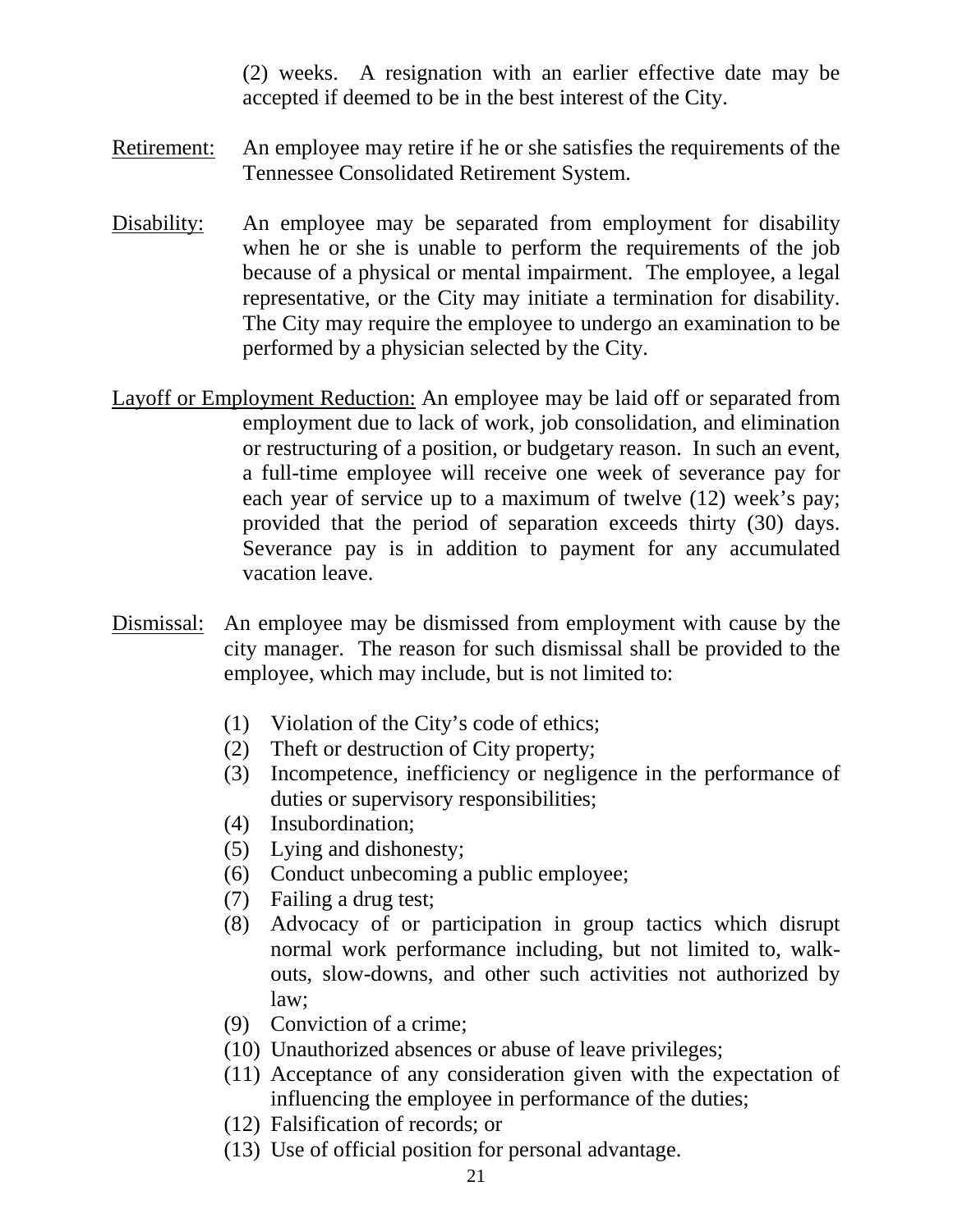Death: Employment terminates on the death of the employee. All compensation due will be paid as previously designated by the employee, to the estate of the employee or as otherwise provided by law.

## <span id="page-21-0"></span>**Sexual and Workplace Harassment**

Sexual and workplace harassment is a form of discrimination and is prohibited by law. The City is committed to providing a workplace free from harassment based on race, color, sex, national origin, disability, age, religion or other legally protected class. No employee shall be subjected verbally or physically to unsolicited and unwelcome overtures or conduct. Harassment means behavior that is not welcome, that is personally offensive, and that erodes morale and, therefore, interferes with work effectiveness. This includes harassment against employees or officials by citizens or non-employees with whom the City has business, service or a professional relationship. Behavior that amounts to harassment will not be tolerated and may result in disciplinary action, up to and including dismissal.

- (1)The City has adopted, and its policy is based on, the definition of sexual harassment set forth by the Equal Employment Opportunity Commission (EEOC). The EEOC defines sexual harassment as unwelcome sexual advances, requests for sexual favors and other verbal or physical conduct of a sexual nature when: submission to such conduct is made either directly or indirectly a term or condition of employment; submission to or rejection of such conduct is used as the basis for employment decisions; or such conduct has the purpose or effect of unreasonably interfering with work performance or creating an intimidating, hostile or offensive working environment.
- (2)Workplace harassment is a type of discrimination against protected classes in the form of verbal, visual or physical acts.
- (3)Harassing conduct includes but is not limited to: (1) epithets, slurs, negative stereotyping, threatening/intimidating/hostile acts that relate to sex, pranks/jokes that are hostile or demeaning with regard to sex; (2) written or graphic material that denigrates or shows hostility or aversion toward an individual or group because of sex and that is displayed on walls, bulletin boards, equipment, or other locations on the employer's premises or circulated in the workplace; (3) lewd, profane, demeaning or indecent language, conversation, comments or acts which are audible to the general public, customers, co-workers, or persons who find that language, conversation or comment offensive.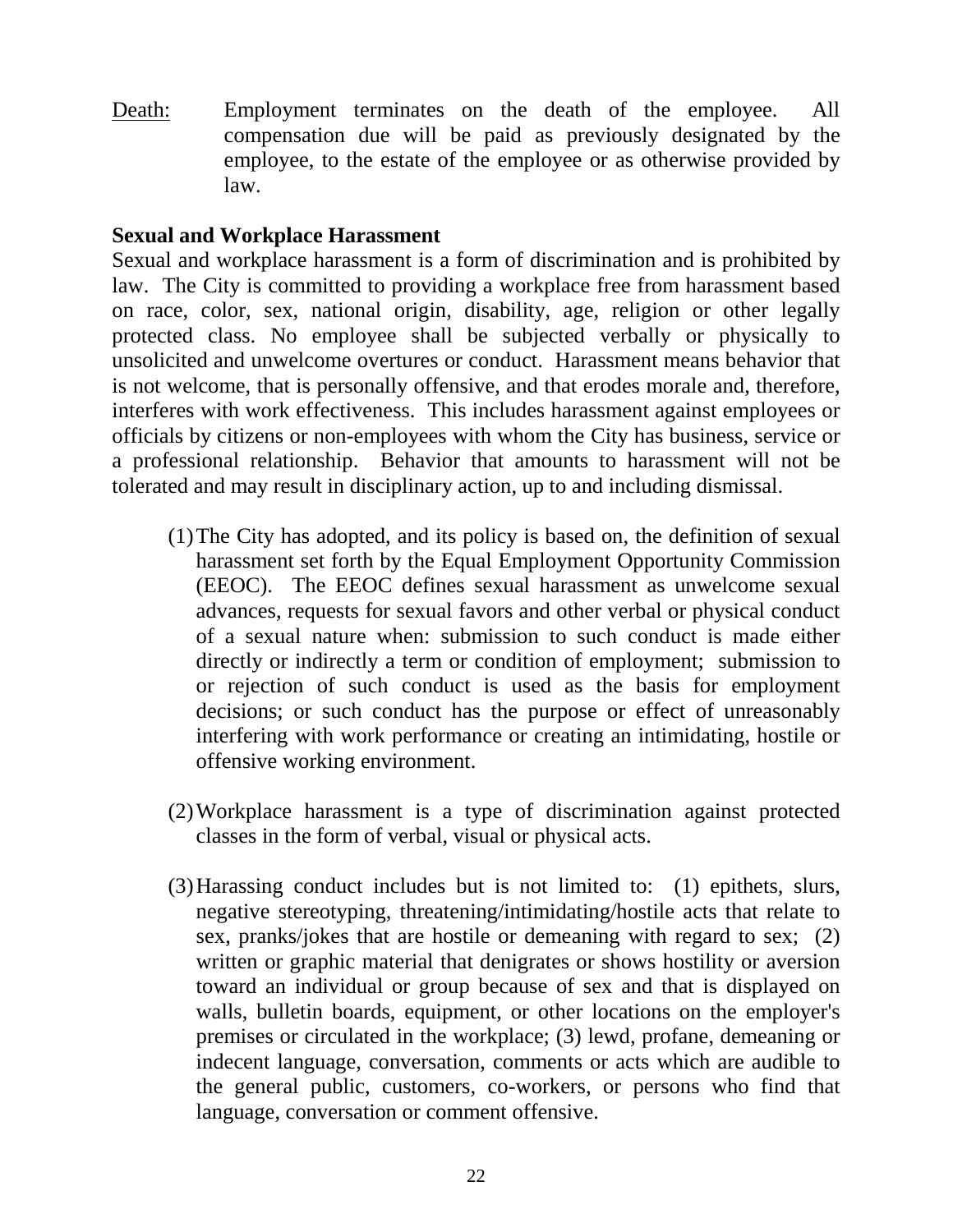(4)The employee subjected to harassing behavior should tell the harasser to immediately stop and if such behavior continues, that it will be reported. If the behavior persists, it should be reported immediately to the department head or administration director.

If the harassing party is the department head, administration director, or city manager, it should be reported as follows:

- 1. If the department head to the administration director or city manager.
- 2. If the administration director to the city manager.
- 3. If the city manager to the city attorney.
- (5)There shall be no retaliation against anyone who in good faith makes a complaint of harassment, or provides information related to such a complaint.

# <span id="page-22-0"></span>**Smoking/Tobacco Policy**

In accordance with State law and City policy, the City shall maintain a smoke/tobacco/electronic vapor free workplace. These provisions include:

- (1)Smoking/tobacco/electronic vapor is prohibited in "enclosed areas" to which the public is invited (public places).
- (2)Smoking/tobacco/electronic vapor is prohibited in "enclosed areas" that employees normally frequent during the course of their employment (places of employment).
- (3)Smoking/tobacco/electronic vapor is prohibited in City owned vehicles.

#### **Social Media Use and Internet Posting Policy**

The primary internet presence for the City shall be [www.bristoltn.org.](http://www.bristoltn.org/) All City social media sites, such as Facebook and Twitter, can be established only with the express approval of the City Manager. An employee shall not:

- (1)Create public postings or have them available for public viewing.
- (2)Characterize himself or herself as representing the city, directly or indirectly, in any online posting.
- (3)Use the official city name, city email address, job title, or city seal as such shall be deemed an attempt to represent the city in an official capacity.
- (4)Identify himself or herself as an employee of the city, but if the posting on a non-city social media site makes it apparent he or she is a city employee, it must be clearly state that the posting is in a private capacity.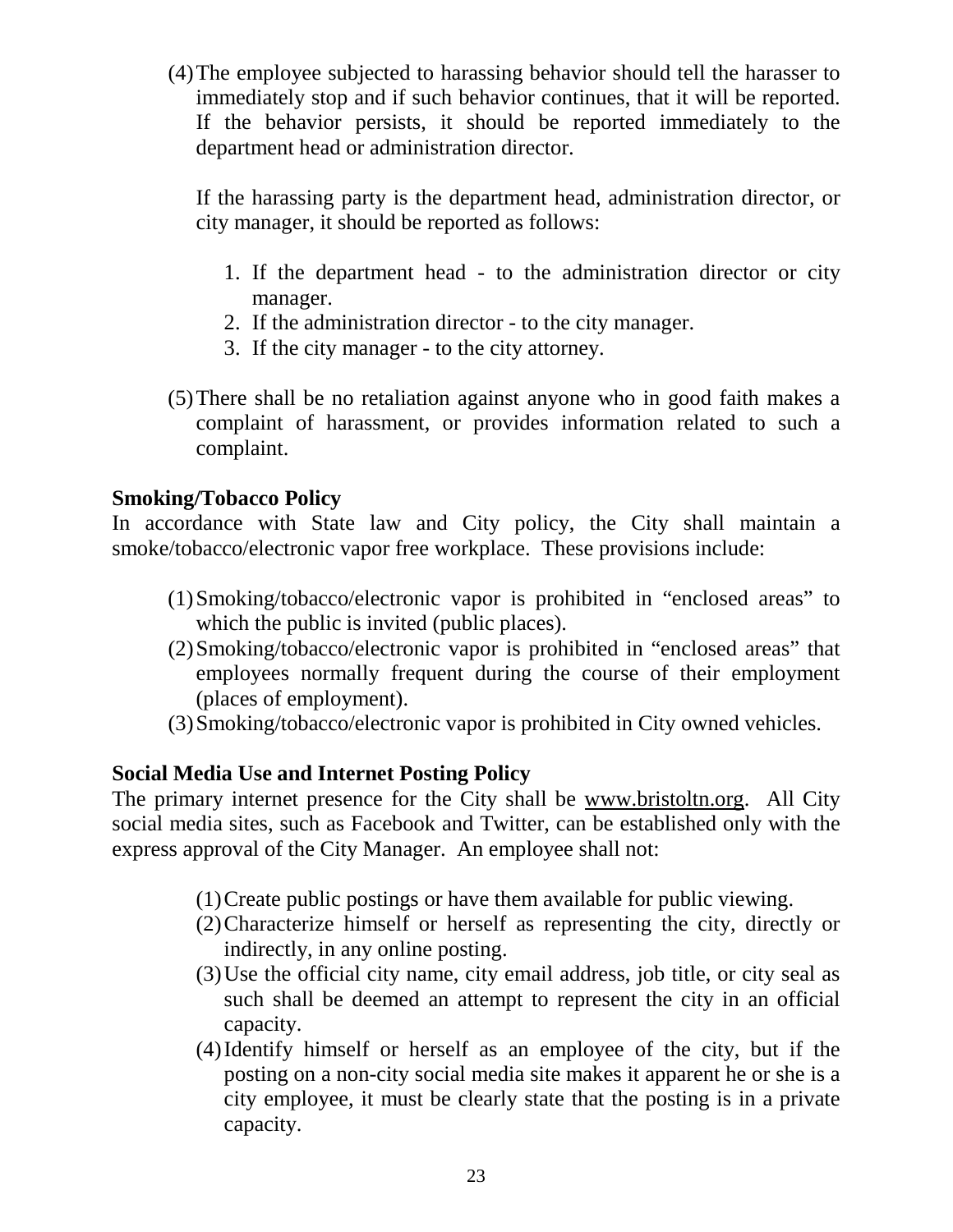# <span id="page-23-0"></span>**Solicitation and Distribution Prohibited**

The City does not permit employees to distribute information or solicit other employees for any reason during working time or in working areas. This includes school, church, sports and other types of fundraisers. The only exception to this policy include City sponsored and approved activities, i.e., United Way. Nonemployees are not permitted to distribute any literature or solicit any employees on City property at any time.

# <span id="page-23-1"></span>**Timekeeping**

Accurately recording time is the responsibility of each employee. Federal and state law requires the City to keep an accurate record of time worked in order to calculate employee pay and benefits. Time worked is all the time actually spent on the job. Employees who do not comply with City timekeeping practices will be subject to discipline. Employees who complete time sheets for other employees or who allow other employees to complete their time sheets will also be subject to discipline.

# <span id="page-23-2"></span>**Transfer**

A transfer is characterized by movement of an employee from one position to another without a change in pay grade. After six (6) months of employment, a fulltime employee may transfer positions within the City when the qualification requirements are met, it is in the best interests of the City and further training and development of an employee in another position would be beneficial to future staffing potential of the City.

#### <span id="page-23-3"></span>**Transitional Duty Assignment**

The City seeks to provide transitional duty assignment, when available, to employees that have been injured on or off the job. Transitional duty assignment benefits both the City and the employee. An employee who is injured on the job shall actively request the attending physician to return him or her to work in transitional, light or regular duty as soon as medically and physically possible.

#### <span id="page-23-4"></span>**Tuition Reimbursement**

The City will share the tuition expense with employees interested in attaining a higher level of technical or academic competence through advanced education. To be eligible, an employee must have completed six (6) months of employment or twelve (12) months of employment for police and fire personnel. For further details about the City's tuition reimbursement policy, see your supervisor.

# <span id="page-23-5"></span>**Weapons on City Property**

No weapons of any kind shall be carried onto, possessed, stored or discharged, by an employee on City property, except by law enforcement officers and other authorized personnel. Weapons are prohibited from being stored in a motor vehicle, locker, desk, lunch box, tool kit, bag, purse or other repository on City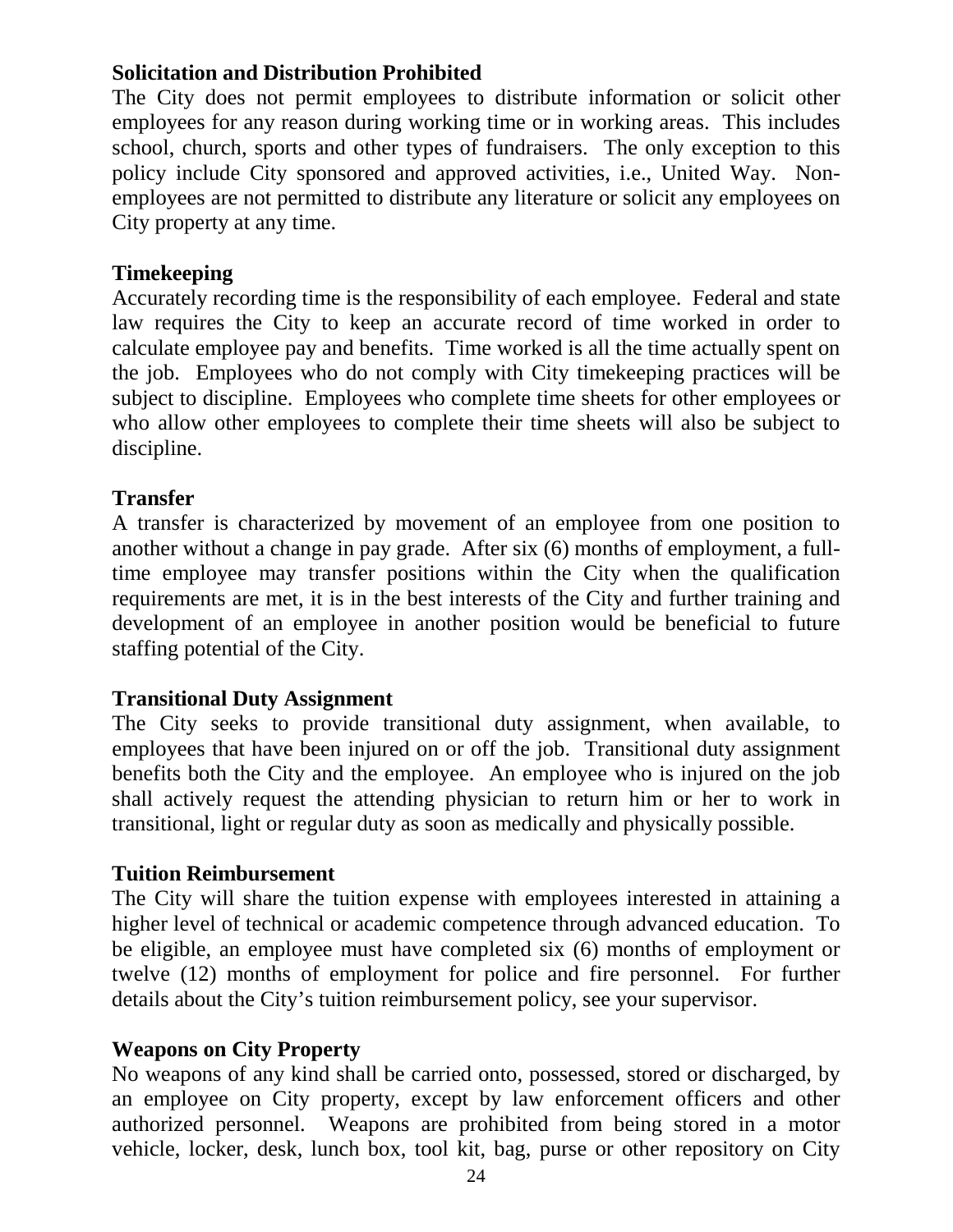property. The term weapon includes a firearm, switchblade knife, any other implement for infliction of serious bodily injury or death that has no common lawful purpose, and those items which are designated prohibited weapons by *Tennessee Code Annotated*.

# <span id="page-24-0"></span>**Workplace Violence**

The City is firmly committed to providing a workplace that is free from acts of violence or threats of violence. In keeping with this commitment, we have established a strict policy that prohibits any employee from threatening or committing any act of violence in the workplace, while on duty, while on Cityrelated business, or while operating any vehicle or equipment owned or leased by the City. This policy applies to all employees, including managers, supervisors, and non-supervisory employees. It also applies to third parties, including employee guests, who are on City property. The City has zero tolerance for individuals and employees who make threats, engage in threatening behavior, or commit acts of violence against employees, visitors, guests, or other individuals. Compliance with this policy is every employee's responsibility.

An employee is required to immediately report to a supervisor or Human Resources, any incident involving a threat of violence or violent behavior. If an employee is confronted with a potentially violent situation, the employee should not attempt to handle the situation, but should report it immediately to a member of management. If a report is made to a supervisor or member of management, that individual must immediately inform Human Resources, and the matter will be investigated promptly and appropriate corrective action, if required, will be taken. This action may include disciplinary action, up to and including immediate dismissal, of employees involved.

An employee who becomes aware of any workplace security hazard, or who has suggestions for increasing security in the workplace, should speak with their supervisors or Human Resources. The City encourages employees to help make the workplace as safe and secure as possible. Employees are required to report violations of this policy, including any incidents involving actual or threatened violence. An employee making a good faith report may do so without fear of retaliation.

# <span id="page-24-1"></span>**Closing Remarks**

Thank you for taking time to read the City's *Employee Handbook*. We believe the information contained herein will be useful to you. Please keep this handbook in a place you can refer to it in the future. Any questions or suggestions related to the *Employee Handbook* should be directed to the Human Resources Department.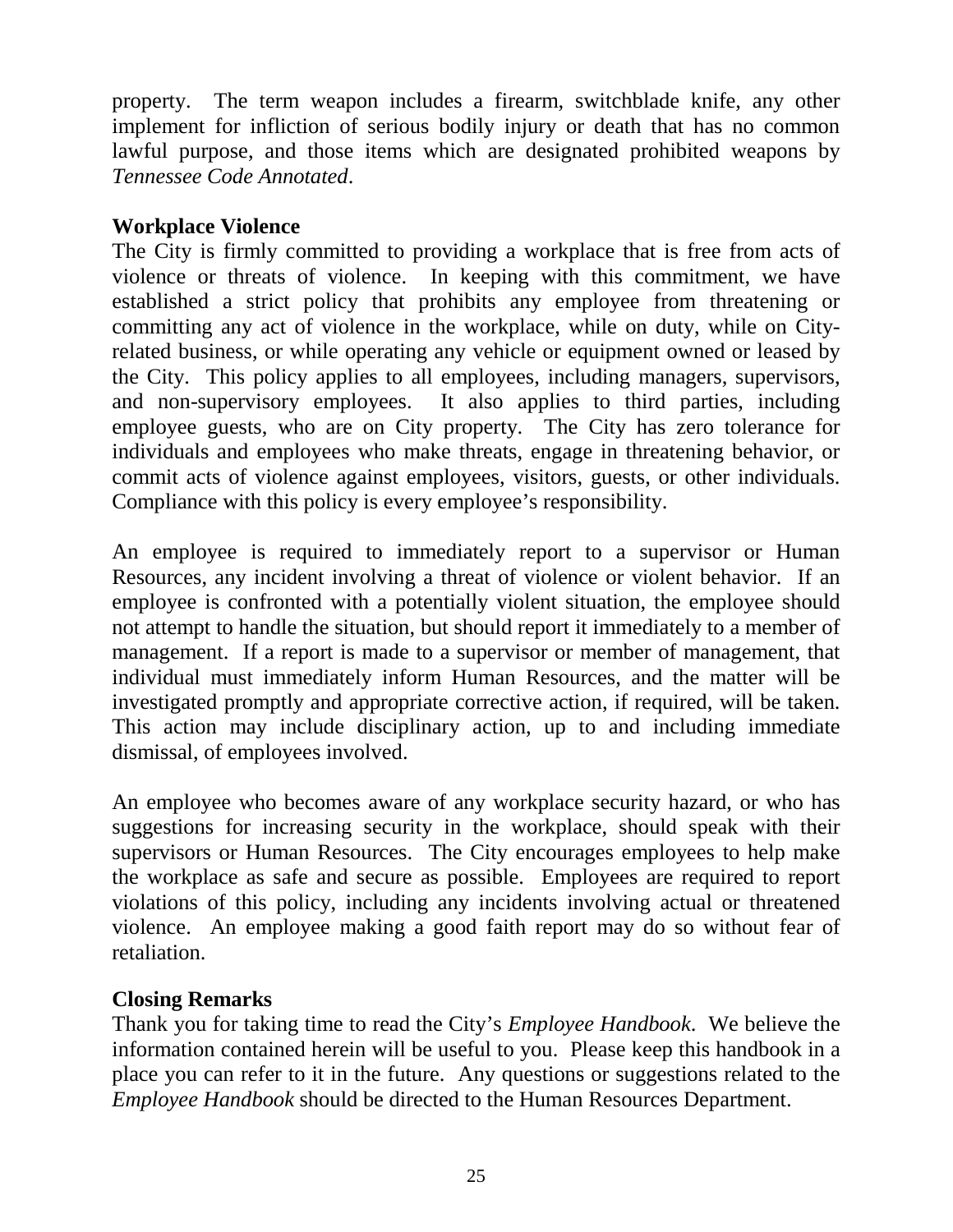| <b>Notes</b> |
|--------------|
|              |
|              |
|              |
|              |
|              |
|              |
|              |
|              |
|              |
|              |
|              |
|              |
|              |
|              |
|              |
|              |
|              |
|              |
|              |
|              |
|              |
| j,           |
|              |
|              |
|              |
|              |